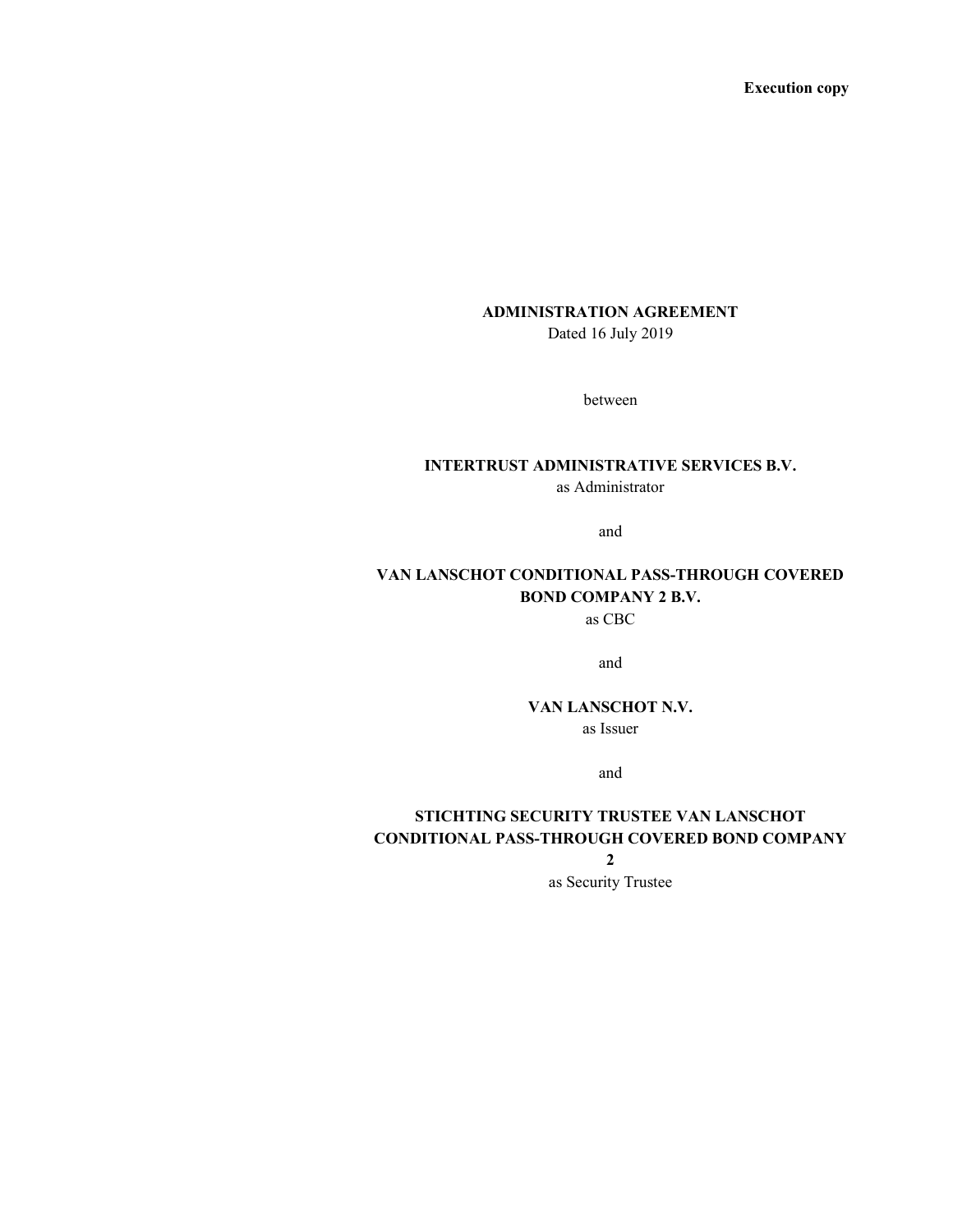$\overline{2}$ Van Lanschot/CPTCB2 Programme Administration Agreement

# **TABLE OF CONTENTS**

#### **Clause**

# Page

| $\mathbf{1}$ |                                                                   |
|--------------|-------------------------------------------------------------------|
| 2            |                                                                   |
| 3            |                                                                   |
| 4            | Compliance with Asset Cover Test, Amortisation Test and Liquidity |
|              |                                                                   |
| 5            |                                                                   |
| 6            |                                                                   |
| 7            |                                                                   |
| 8            |                                                                   |
| 9            |                                                                   |
| 10           |                                                                   |
| 11           |                                                                   |
| 12           |                                                                   |
| 13           |                                                                   |
| 14           |                                                                   |
| 15           |                                                                   |
| 16           |                                                                   |
| 17           |                                                                   |
| 18           |                                                                   |
| 19           |                                                                   |
| 20           |                                                                   |
| 21           |                                                                   |
| 22           |                                                                   |
| 23           |                                                                   |
| 24           |                                                                   |
| 25           |                                                                   |
| 26           |                                                                   |
| 27           |                                                                   |

**Schedule 2 : Form of Monthly Information Report**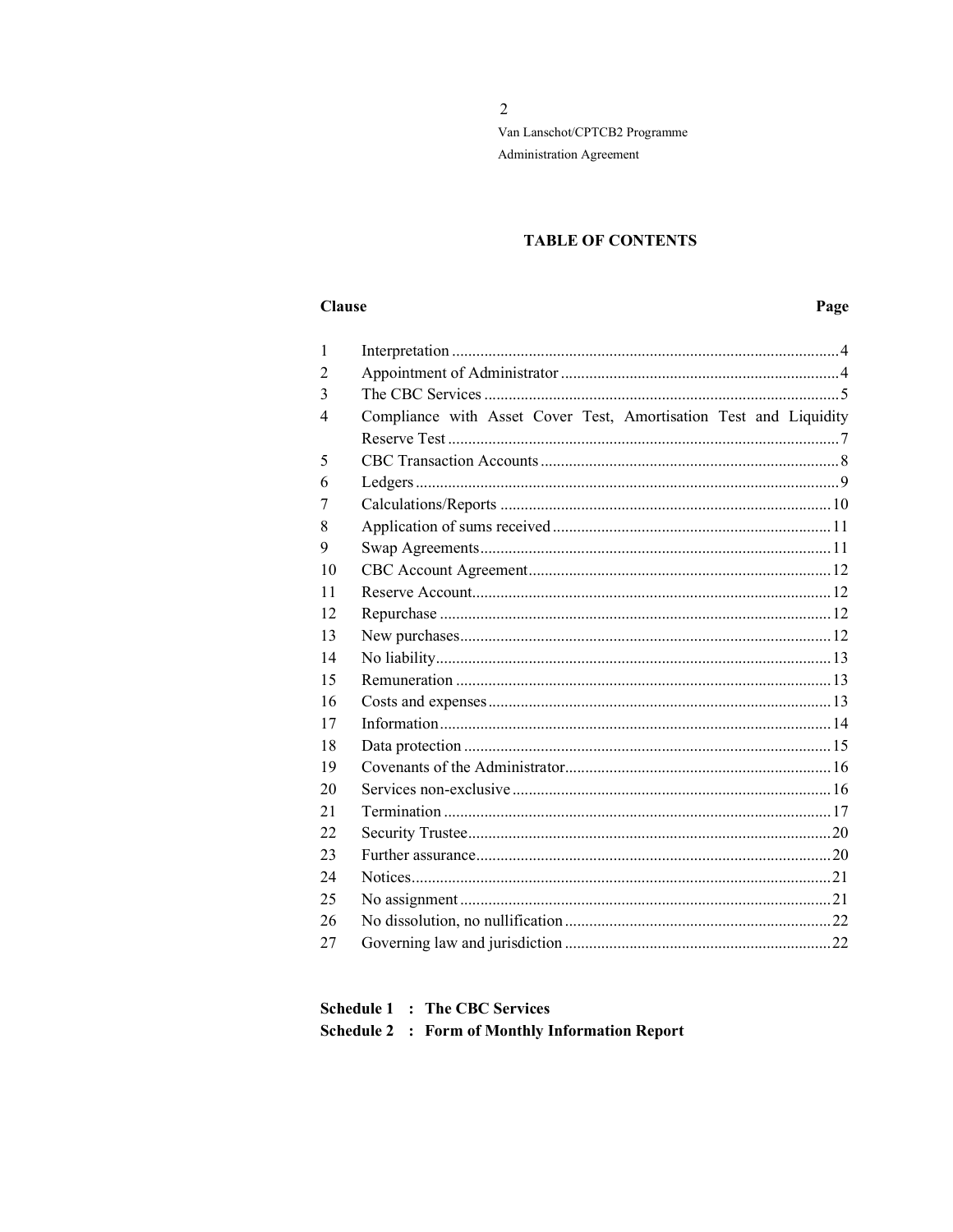> THIS ADMINISTRATION AGREEMENT is dated 16 July 2019 and made between:

- 1. INTERTRUST ADMINISTRATIVE SERVICES B.V., a private company with limited liability (besloten vennootschap met beperkte aansprakelijkheid) organised under the laws of the Netherlands, and established in Amsterdam, the Netherlands;
- 2. VAN LANSCHOT CONDITIONAL PASS-THROUGH COVERED BOND COMPANY 2 B.V., a private company with limited liability (besloten vennootschap met beperkte aansprakelijkheid) organised under the laws of the Netherlands, and established in Amsterdam, the Netherlands;
- 3. VAN LANSCHOT N.V., a public limited liability company (naamloze vennootschap) organised under the laws of the Netherlands, and established in 's-Hertogenbosch, the Netherlands; and
- 4. STICHTING SECURITY TRUSTEE VAN LANSCHOT CONDITIONAL PASS-THROUGH COVERED BOND COMPANY 2, a foundation (stichting) organised under the laws of the Netherlands, and established in Amsterdam, the Netherlands.

#### WHEREAS:

- (A) The Transferor has agreed to transfer and the CBC has agreed to accept the transfer of the Eligible Assets under the terms of or pursuant to the Guarantee Support Agreement.
- (B) Under the Pledge Agreements the CBC has pledged and has agreed to pledge, inter alia, the Transferred Assets to the Security Trustee as security for the Security Trustee Secured Liabilities.
- (C) Under the Swap Agreement(s), if any, the CBC and each Swap Counterparty may agree to make certain payments.
- (D) The Administrator is willing to provide the CBC Services to the CBC subject to and in accordance with the terms of this Agreement.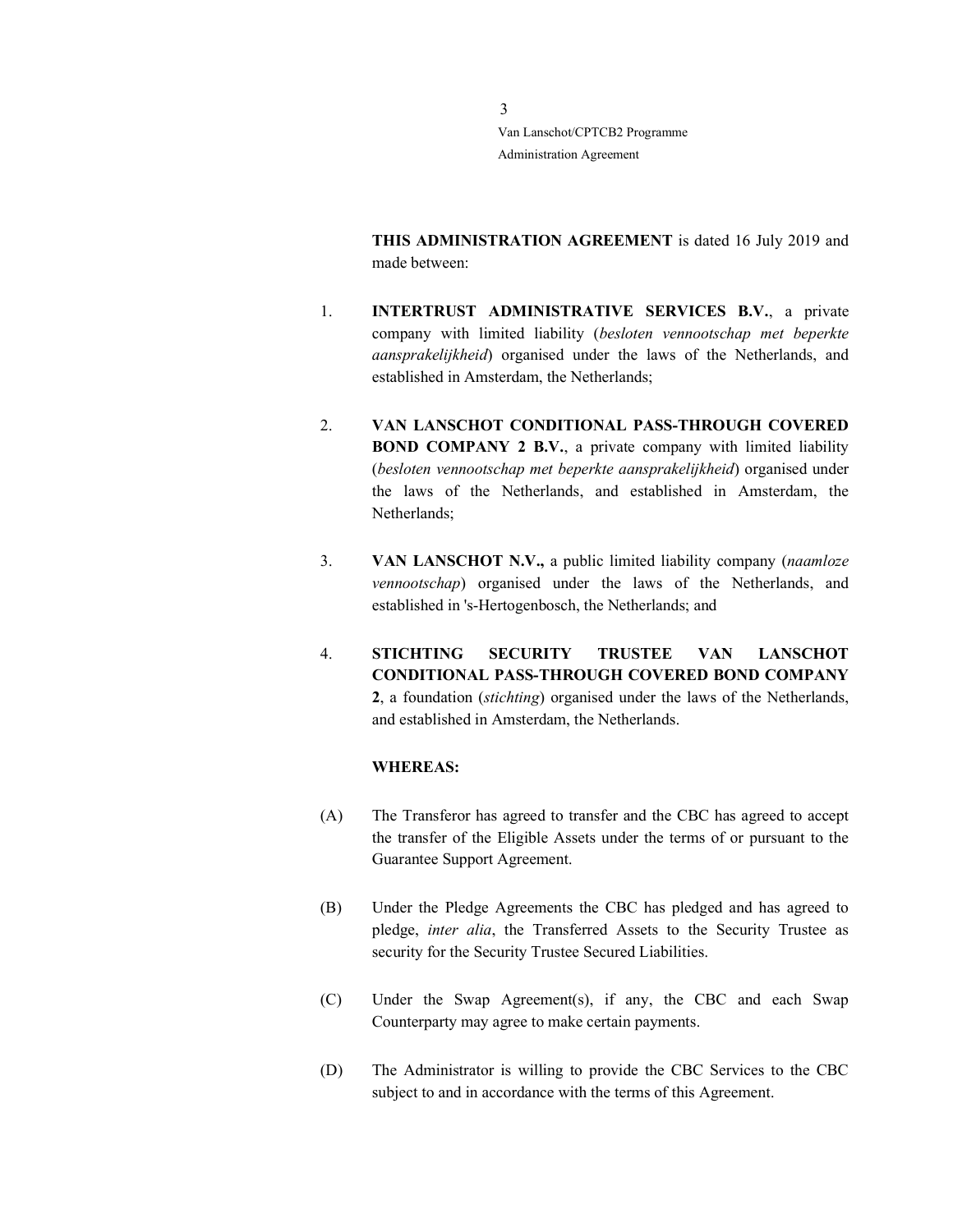### IT IS AGREED as follows:

#### 1 INTERPRETATION

- $1.1$ In this Agreement (including its recitals), except so far as the context otherwise requires, words, expressions and capitalised terms used herein and not otherwise defined or construed herein shall have the same meanings as defined or construed in the master definitions agreement dated the date hereof and signed by, amongst others, the parties to this Agreement, as the same may be amended, restated, supplemented or otherwise modified from time to time (the "Master Definitions Agreement"). The rules of usage and of interpretation as set forth in the Master Definitions Agreement and all other agreements and understandings between the parties hereto contained therein shall apply to this Agreement, unless otherwise provided herein.
- 1.2 The expression "Agreement" shall herein mean this Administration Agreement including its schedules.
- $1.3$ This Agreement expresses and describes Dutch legal concepts in English and not in their original Dutch terms. Consequently, this Agreement is concluded on the express condition that all words, terms and expressions used herein shall be construed and interpreted in accordance with the laws of the Netherlands.
- 1.4 The Security Trustee has agreed to become a party to this Agreement only for the purpose of taking the benefit of certain provisions of this Agreement expressed to be for its benefit and for the better preservation and enforcement of its rights under the Pledge Agreements and, save as aforesaid, the Security Trustee shall assume no obligations or liabilities whatsoever to the Administrator or the CBC by virtue of the provisions thereof.

#### 2 APPOINTMENT OF ADMINISTRATOR

 $2.1$ The CBC appoints Intertrust Administrative Services B.V. as Administrator to provide the services as set forth in this Agreement and Schedule 1 hereto (the "CBC Services") and Intertrust Administrative Services B.V. accepts such appointment on the terms of and subject to the conditions of this Agreement.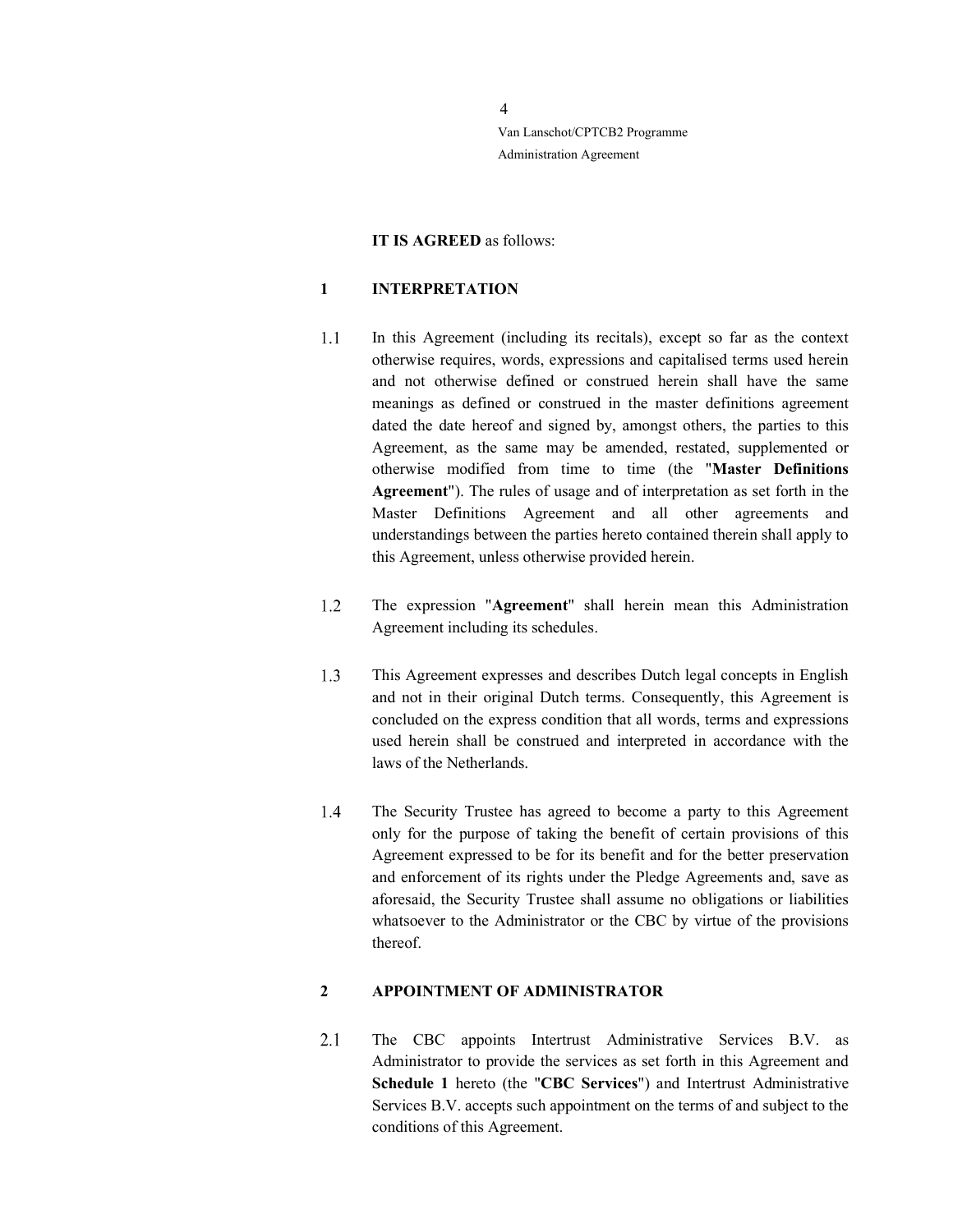$2.2$ For the avoidance of doubt, during the continuance of its appointment under this Agreement, the Administrator shall, subject to the terms and conditions of this Agreement, have the full power, authority and right to do or cause to be done any and all things which it reasonably considers necessary, convenient or incidental to the provision of the CBC Services excluding, for the avoidance of doubt, any act of disposal (beschikkingshandelingen), and provided that they will not involve and cannot result in a breach of any of the provisions of the Transaction Documents and provided furthermore that the CBC and its directors shall not be required or obliged at any time to comply with any directions which the Administrator may give with respect to the operating and financial policies of the CBC. The Administrator hereby acknowledges that all powers to determine the operating and financial policies of the CBC are, and shall at all times remain, vested in the CBC and its directors and none of the provisions of this Agreement shall be construed in a manner inconsistent with this Clause.

### 3 THE CBC SERVICES

- $3.1$ The duty of the Administrator shall be to provide the CBC Services upon the terms of and subject to the conditions of this Agreement.
- $3.2$ When providing the CBC Services, the Administrator shall have due regard to the interests of the CBC, the Security Trustee and the Secured Parties.

#### $3.3$ Approvals and authorisations

The Administrator shall prepare and submit on behalf of the CBC all necessary applications and requests for any approval, authorisation, consent or licence required by the CBC in connection with the CBC Services and the exercise of its rights and the performance of its obligations thereunder and shall, so far as it reasonably can do so, perform the CBC Services in such a way as not to prejudice the continuation of any such approval, authorisation, consent or licence.

#### $3.4$ Compliance with law and Transaction Documents

The CBC Services shall include procuring (insofar as the Administrator having used its reasonable endeavours is able to do so) compliance by the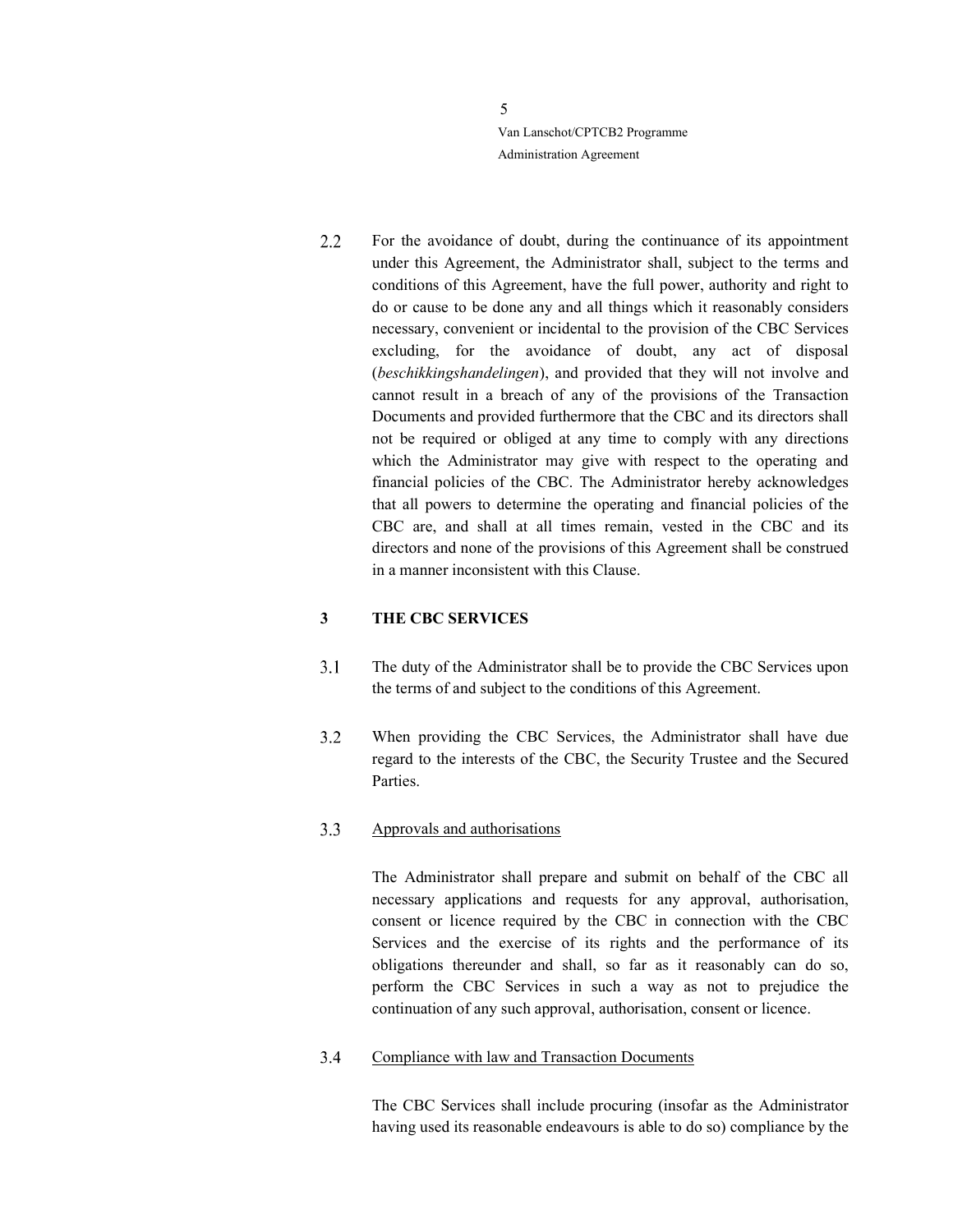> CBC with all applicable legal requirements and with the terms of the Transaction Documents to which the CBC is a party, provided always that the Administrator shall not lend or provide any sum to the CBC (other than as expressly contemplated by this Agreement or any of the other Transaction Documents), and that the Administrator shall have no liability whatsoever to the CBC, the Security Trustee, the Covered Bondholders or any other person for any failure by the CBC to make any payment due by the CBC under any Transaction Document unless such failure by the CBC results from a failure due to fraud, gross negligence, willful misconduct or negligence in any material respect by the Administrator to perform any of its obligations under this Agreement or any of the other Transaction Documents.

#### $3.5$ Sub-agents and sub-administrators

- 3.5.1 Subject to Clause 3.5.2, the Administrator may appoint any person as its sub-agent or sub-administrator to carry out the CBC Services in whole or in part on such terms as it deems necessary, provided that it shall always use reasonable care in the selection and continued appointment of such person and any such delegation is permitted under Dutch law. Any such appointment shall not in any way relieve the Administrator from its obligations under this Agreement in respect of the provision of any of the CBC Services for which it shall continue to be liable as if no such appointment had been made and as if the acts and omissions of the subagent or sub-administrator were the acts and omissions of the Administrator.
- 3.5.2 The Administrator may appoint one or more sub-agents or subadministrators to perform some (but not all) of the CBC Services, provided that:
	- (a) where the arrangements involve or may involve the receipt by the sub-agent or sub-administrator of moneys which, in accordance with this Agreement, are to be credited to the CBC Transaction Accounts, the sub-agent or sub-administrator acknowledges on terms satisfactory to the CBC that any such moneys without any set-off or counterclaim of whatever kind will be paid to the Administrator for credit to the CBC Transaction Accounts;
	- (b) neither the CBC nor the Security Trustee shall have any liability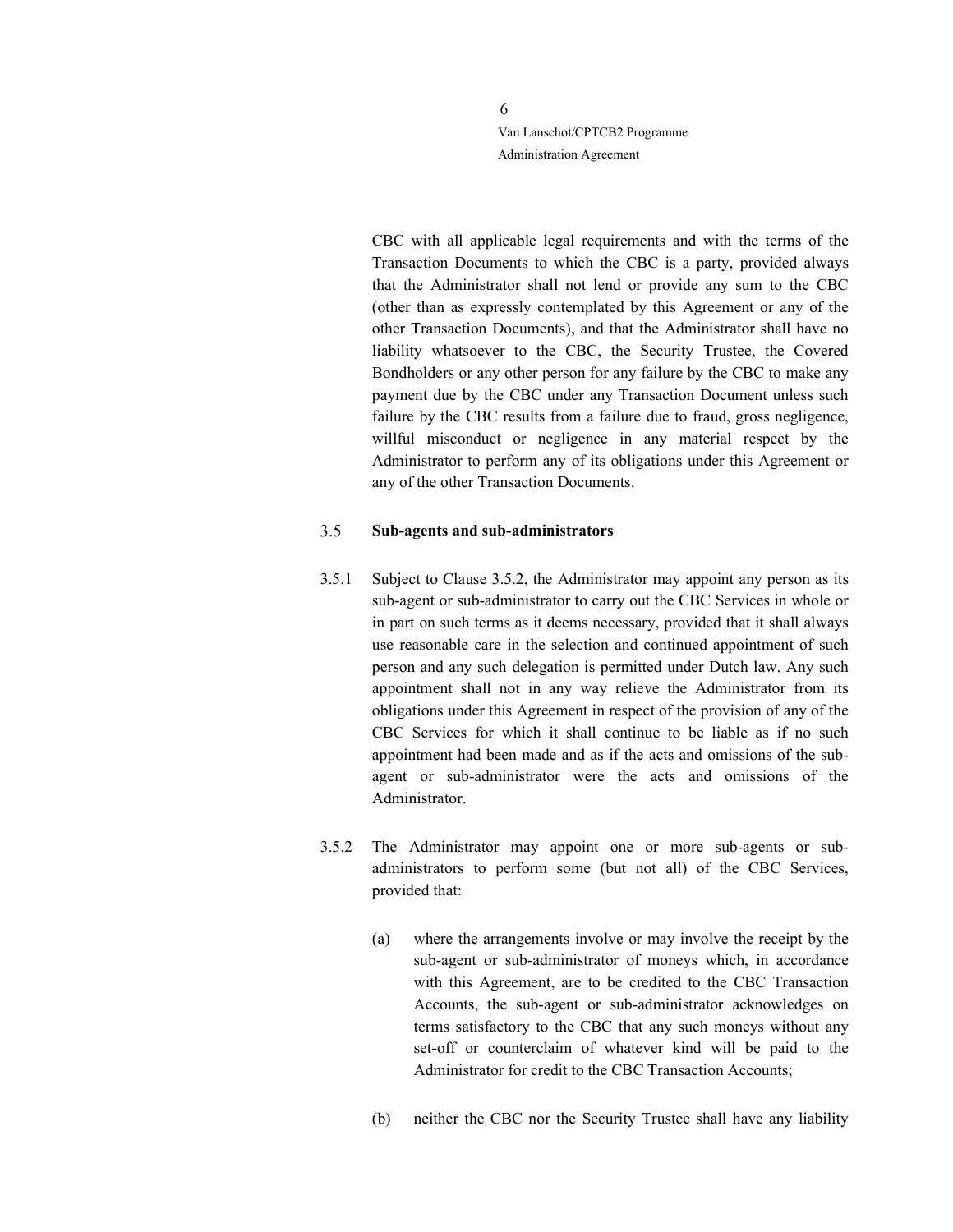> for any costs, charges or expenses payable to or incurred by such sub-agent or sub-administrator, or arising from the termination of any such arrangement in addition to the liability which either the CBC or the Security Trustee would have to the Administrator under this Agreement if no such sub-contracting or delegation had occurred; and

(c) the CBC and the Security Trustee have given their prior written consent (which consent shall not unreasonably be withheld) to such appointment and the Rating Agencies are notified of such appointment.

# 4 COMPLIANCE WITH ASSET COVER TEST, AMORTISATION TEST AND LIQUIDITY RESERVE TEST

- $4.1$ The Administrator shall on behalf of the CBC conduct the Asset Cover Test, the Amortisation Test and the Liquidity Reserve Test and where required give any and all related notices, with a copy to the CBC, all in accordance with the Asset Monitoring Agreement.
- 4.2 The Administrator agrees to prepare monthly asset cover reports for the CBC including the relevant calculations in respect of the Asset Cover Test (each an "Asset Cover Report"). Each Asset Cover Report will be included in the Investor Report.
- 4.3 Upon each issue of Covered Bonds under the Programme, the Administrator shall on behalf of the CBC assess whether such issue of Covered Bonds will result in a breach of the Asset Cover Test at the end of the calendar month in which such Covered Bonds are issued and where required give any and all related notices, with a copy to the CBC, for the purpose of Clause 3.2.1(m) of the Programme Agreement.
- 4.4 The Administrator shall on behalf of the CBC value any Transferred Collateral other than cash on a monthly basis at its mark-to-market value, as set out in Clause 3.4 of the Asset Monitoring Agreement.
- 4.5 The Administrator shall on behalf of the CBC provide the Asset Monitor with the information described in Clause 4.1, Clause 4.2 or, as applicable, Clause 4.3 of the Asset Monitor Appointment Agreement, all in accordance with the Asset Monitor Appointment Agreement.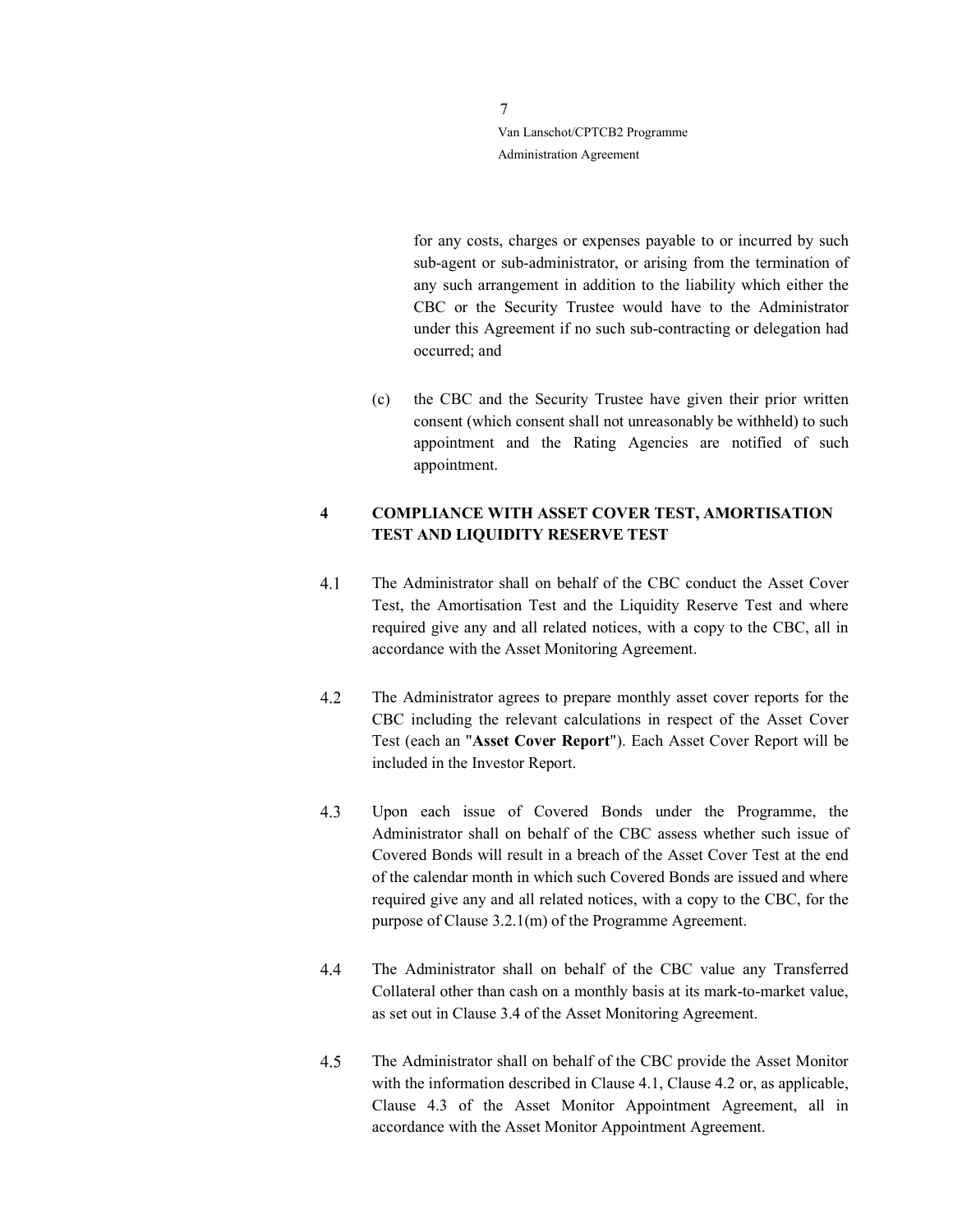# 5 CBC TRANSACTION ACCOUNTS

- The Administrator hereby confirms to the CBC and to the Security 5.1 Trustee that the CBC Transaction Accounts have been established and are operative and that mandates substantially in the Agreed Form have been delivered by the CBC (or the Administrator on behalf of the CBC) to the CBC Account Bank before execution of this Agreement.
- If, at any time, the short-term unsecured, unsubordinated and 5.2 unguaranteed debt obligations of the CBC Account Bank are assigned a rating of less than the Requisite Credit Ratings or any such rating is withdrawn and, in accordance with the provisions of the CBC Account Agreement, a replacement CBC account bank is to be appointed or in the event that the CBC Account Agreement is terminated for any other reason, the Administrator will on behalf of the CBC give notice thereof to the Rating Agencies and the Security Trustee and, unless another proposal is approved by the Security Trustee, will take all reasonable steps required by the CBC and the Security Trustee in connection with any proposed transfer, including assisting the CBC and the Security Trustee in identifying and appointing a new CBC account bank.
- 5.3 Upon the transfer of the CBC Transaction Accounts to another bank the Administrator will take all reasonable steps to procure that (i) the new account(s) is/are pledged to the Security Trustee in the same manner as the CBC Transaction Accounts are pledged to the Security Trustee pursuant to the Security Trustee Rights Pledge Agreement on the Programme Date; (ii) the provisions of this Clause shall apply to such new bank account; (iii) the provisions of the Security Trustee Rights Pledge Agreement relating to payments from the CBC Transaction Accounts shall apply to such new bank account; and (iv) the arrangements for operation of such bank account shall have the same terms as the CBC Account Agreement, all to the satisfaction of the Security Trustee.
- 5.4 In case of termination of the CBC Account Agreement, other than as described in Clause 5.2 above, the Administrator shall use its best endeavours, to find an alternative CBC account bank having the Requisite Credit Ratings and acceptable to the Security Trustee and the Rating Agencies.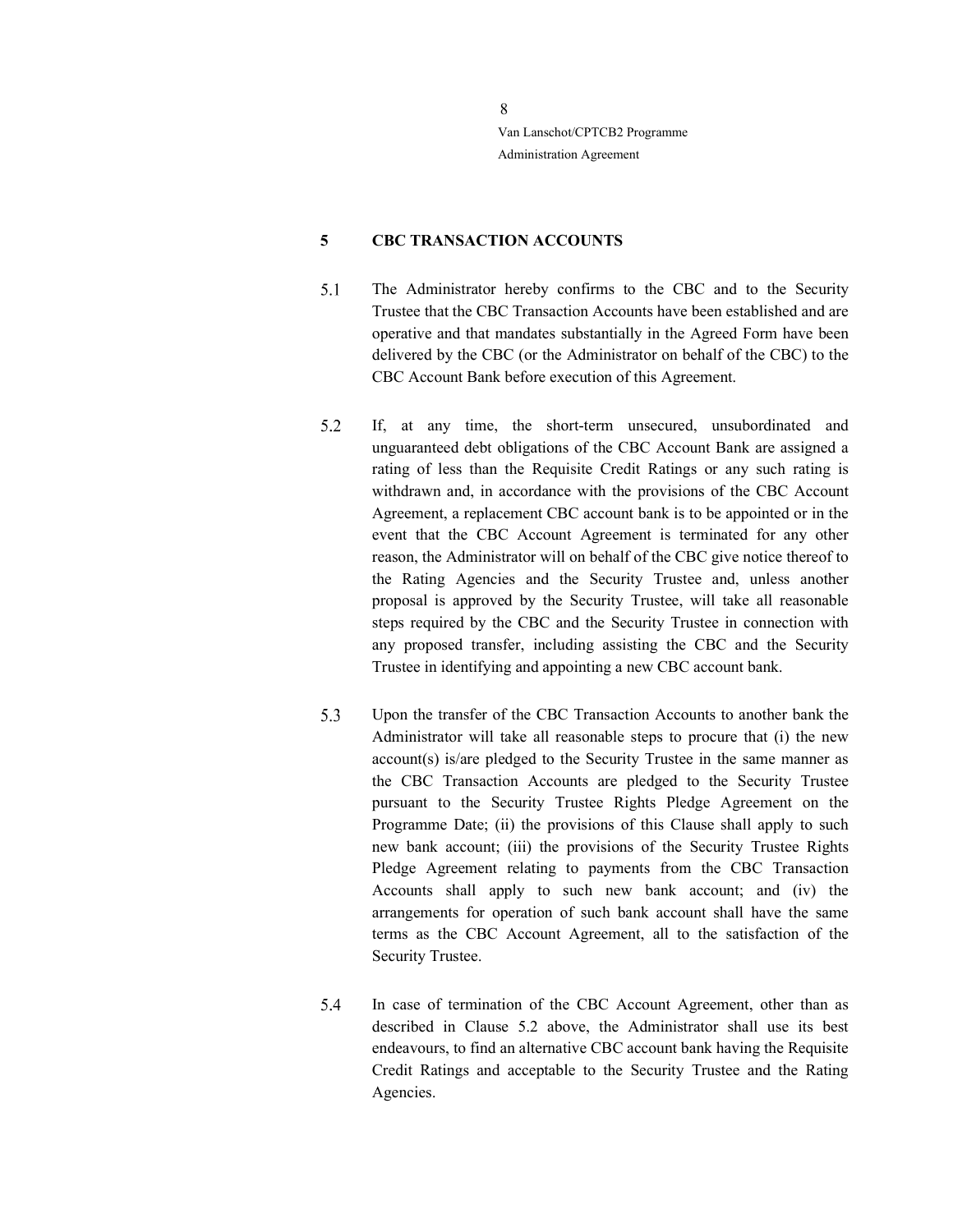# 6 LEDGERS

- 6.1 The Administrator undertakes that it will open and maintain in the books of the CBC the following ledgers (the "Ledgers") (i) in respect of amounts received in or withdrawn from the CBC Account: the Revenue Ledger, the Principal Ledger and the Subordinated Loan Interest Deficiency Ledger and (ii) in the event the CBC enters into a Swap Agreement, in respect of the Swap Replacement Amounts received in or withdrawn from the Swap Collateral Account: the Swap Replacement Ledger.
- 6.2 The Administrator shall:
	- (a) credit all amounts forming part of the Interest Available Amount received by the CBC in the CBC Account to a Ledger established for this purpose (the "Revenue Ledger"); and
	- (b) debit to the Revenue Ledger all amounts paid by the CBC from the CBC Account in accordance with Clause 12 and 13 of the Trust Deed.
- 6.3 The Administrator shall:
	- (a) credit all amounts forming part of the Principal Available Amount received by the CBC in the CBC Account to a Ledger established for this purpose (the "Principal Ledger"); and
	- (b) debit to the Principal Ledger all amounts paid by the CBC from the CBC Account in accordance with Clause 12 and 13 of the Trust Deed.
- 6.4 The Administrator shall:
	- (a) if and to the extent on any CBC Payment Date any shortfall occurs with respect to the payment of interest on the Subordinated Loan in accordance with item (l) of the CBC Priority of Payments or, as the case may be, item (h) of the Post CBC Acceleration Notice Priority of Payments, on the relevant Calculation Date credit the amount of such shortfall (including any interest accruing thereon), calculated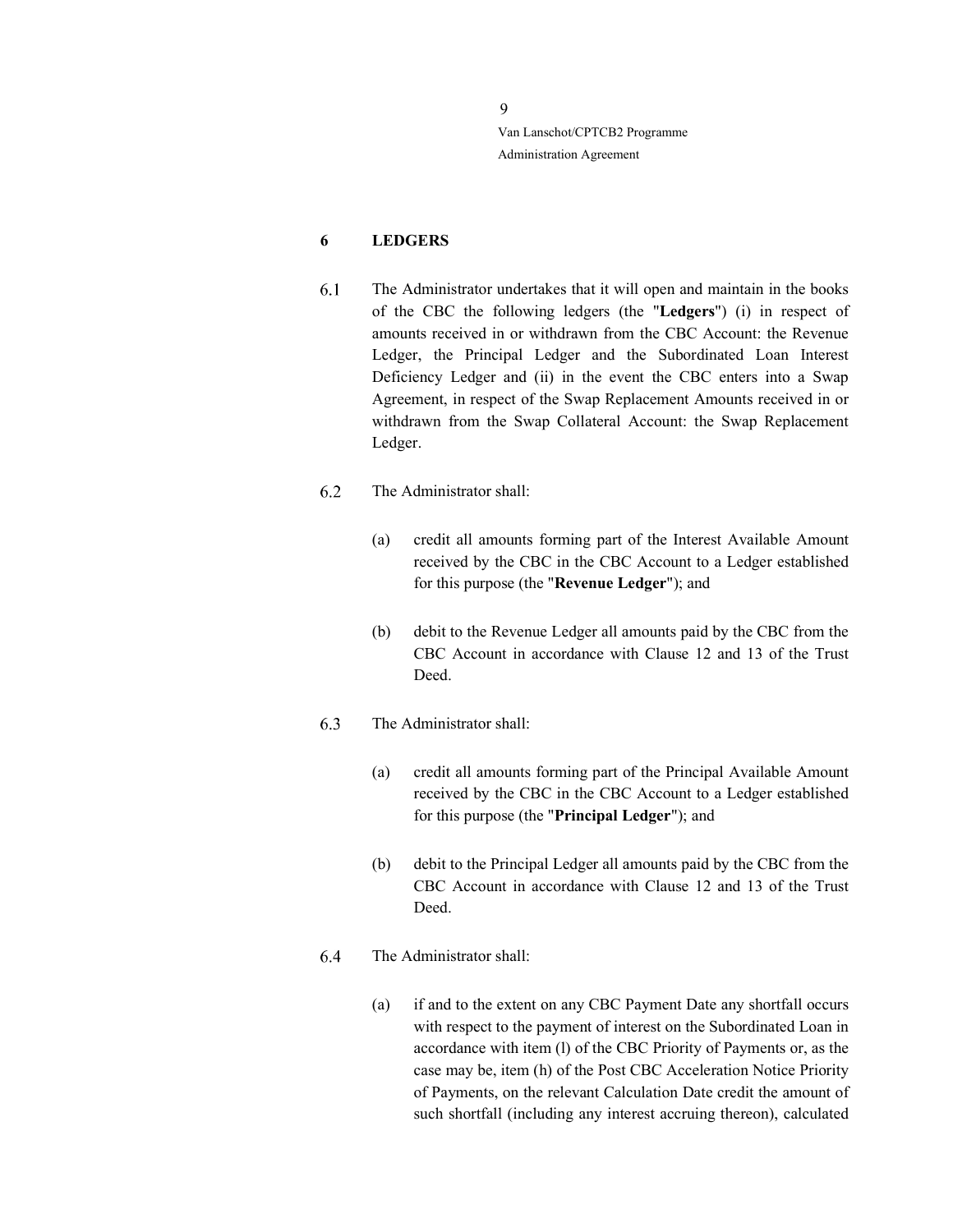> in accordance with the Subordinated Loan Agreement, to a ledger established for this purpose (the "Subordinated Loan Interest Deficiency Ledger"); and

- (b) debit the amount of any interest paid on the Subordinated Loan in excess of the interest due (but not overdue) in respect only of the relevant CBC Payment Period, calculated in accordance with the Subordinated Loan Agreement to the Subordinated Loan Interest Deficiency Ledger.
- 6.5 In the event the CBC enters into a Swap Agreement, the Administrator shall:
	- (a) credit all amounts forming part of the Swap Replacement Amounts received in the CBC Account to a Ledger established for this purpose (the "Swap Replacement Ledger"); and
	- (b) debit to the Swap Replacement Ledger any amounts paid by the CBC from the CBC Account in accordance with Clause 16.2 of the Trust Deed.

# 7 CALCULATIONS/REPORTS

- $7.1$ Following the end of each Calculation Period the Administrator shall draw up a report (the "Monthly Information Report") containing the information set out in Schedule 2 and will distribute such report to the CBC, the Issuer, the Rating Agencies and the Security Trustee on the immediately succeeding CBC Payment Date.
- $7.2$ Following the end of each Calculation Period the Administrator will draw up a report (the "Investor Report") consisting of (i) the relevant parts of the Harmonised Transparency Template as adopted and (ii) the Dutch National Transparency Template as published, both as part of the Covered Bond Label created by the EMF/European Covered Bond Council in 2012 (or any successor thereof) and will distribute such report to the CBC, the Issuer, the Rating Agencies and the Security Trustee on the immediately succeeding CBC Payment Date.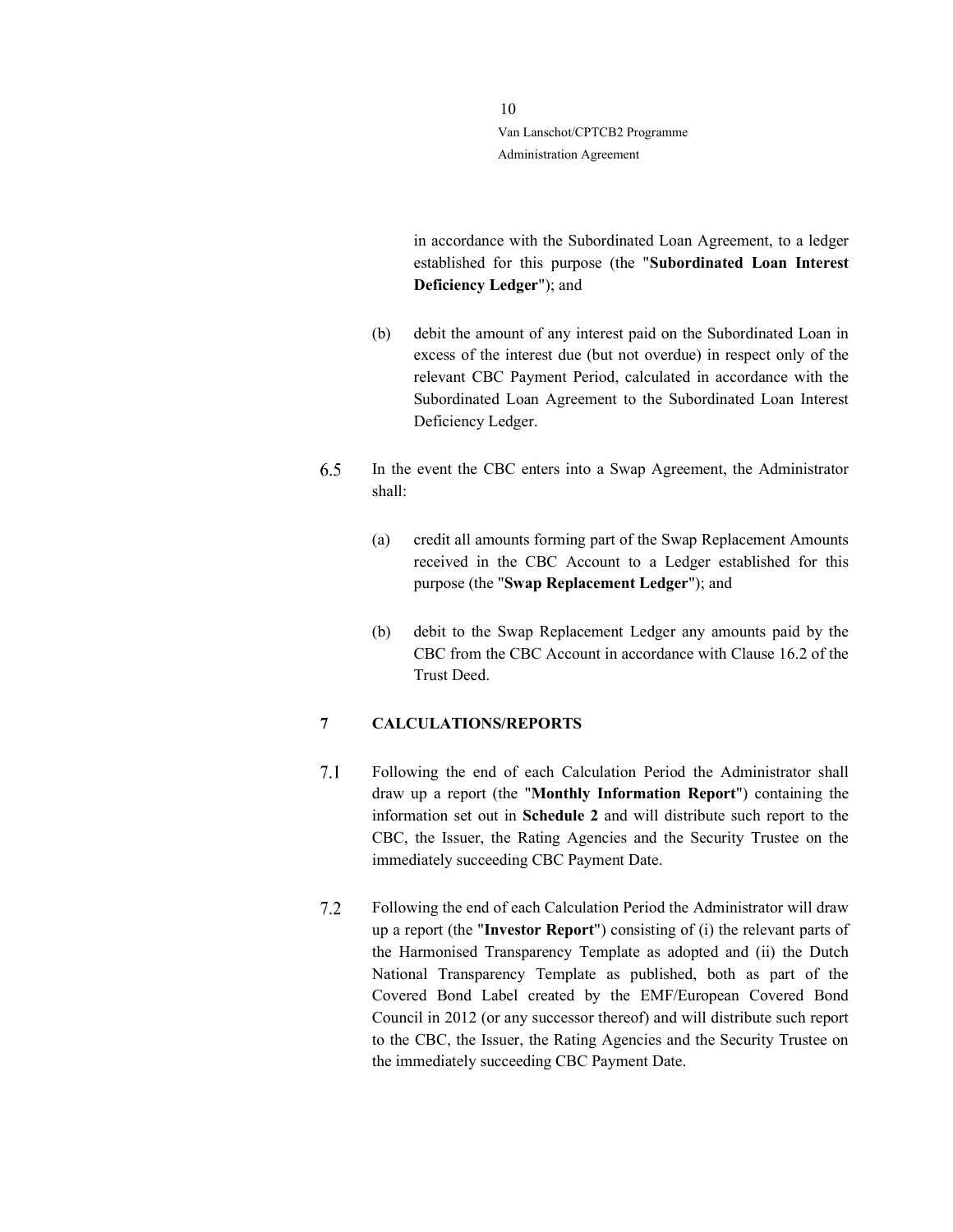### 8 APPLICATION OF SUMS RECEIVED

- 8.1 The Administrator shall apply all amounts received by the CBC and the Security Trustee under any of the Transaction Documents, if any, in accordance with the Trust Deed, including in particular, without limitation, Clauses 12, 13, 14, 15, 16 and 17 thereof.
- 8.2 The Administrator shall, if any corporate income tax is levied on the CBC, ensure that arrangements are made with the appropriate tax authorities that tax is due on a quarterly basis and shall make the relevant payments, on behalf of the CBC, in accordance with the applicable Priority of Payments as set forth in the Trust Deed.

# 9 SWAP AGREEMENTS

- 9.1 In the event the CBC enters into a Swap Agreement, the Administrator will provide the services for the CBC as described in this Clause 9.
- 9.2 On each Calculation Date, and any other date required under any Swap Agreement, the Administrator shall calculate the amounts necessary to determine the amounts payable by the CBC to the Swap Counterparty or, as applicable, any Swap Counterparty and the amount payable by the Swap Counterparty or, as applicable, any Swap Counterparty to the CBC under any Swap Agreement on the next succeeding CBC Payment Date, in accordance with and subject to any Swap Agreement, which calculations and amounts will be notified to the Swap Counterparty.
- 9.3 The Administrator shall arrange for the payment by the CBC for value on the relevant due date of all amounts as are required to be paid under any Swap Agreement in accordance with and subject to the terms of such Swap Agreement, the Trust Deed and this Agreement.
- 9.4 Upon a downgrading of the Swap Counterparty under certain levels as provided in any Swap Agreement, the Administrator shall take all steps reasonably required to be taken by the CBC and the Security Trustee to assist in enforcing the rights of the CBC and/or the obligations of the Swap Counterparty under the relevant Swap Agreement in such event.
- 9.5 In case of termination of any Swap Agreement, other than as described in Clause 9.4 above, the Administrator shall take all steps reasonably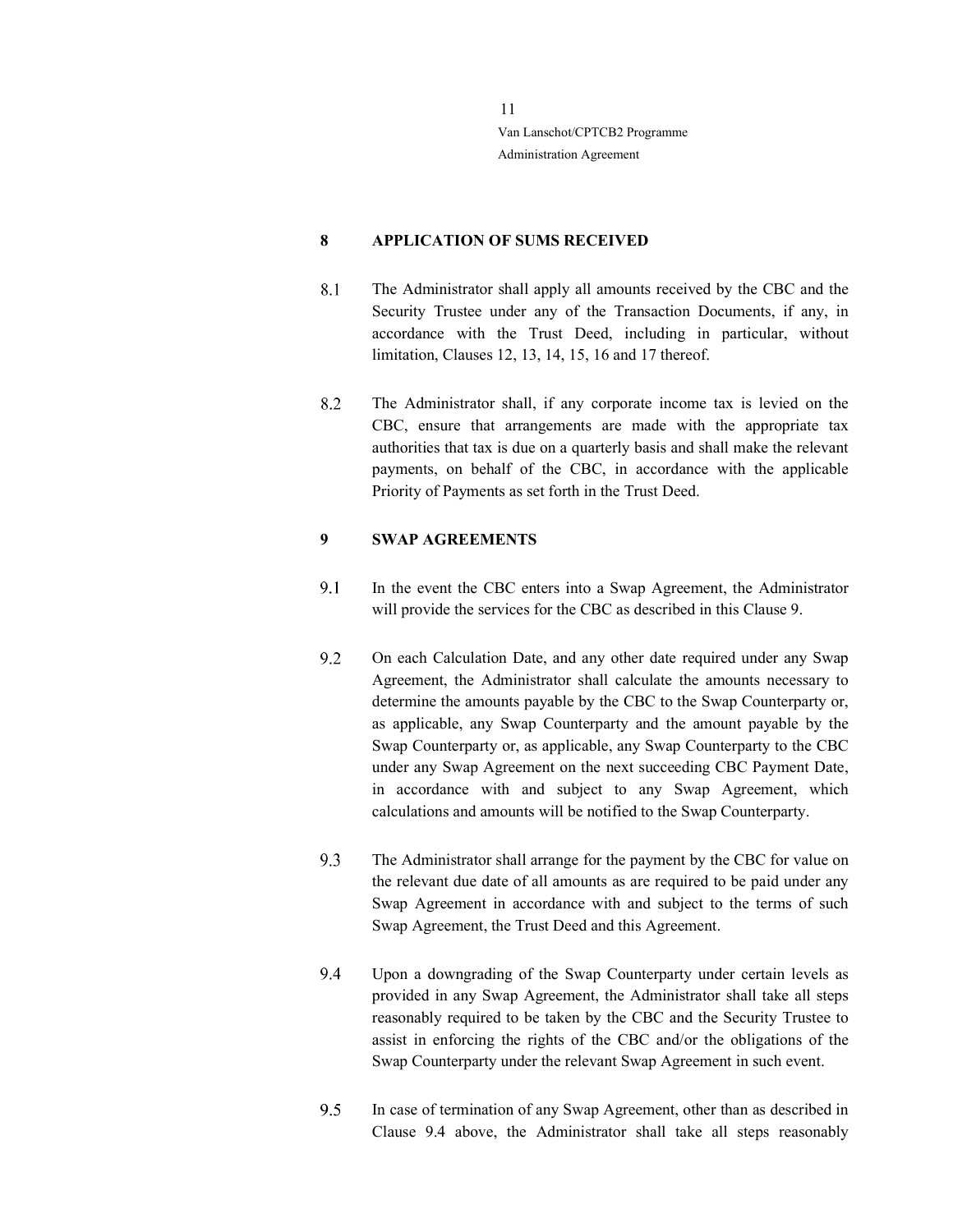> required under such Swap Agreement (including delivery of a notice to the Swap Counterparty of any event which would result in an Early Termination Date (as defined in such Swap Agreement), at least two (2) Business Days prior to such Early Termination Date)) and in assisting the CBC and the Security Trustee in taking all actions required under such Swap Agreement, as a result of such termination.

9.6 If a Swap Counterparty is required to transfer collateral in accordance with any Swap Agreement or pursuant to applicable law or regulation, the Administrator shall open a Swap Collateral Account with the CBC Account Bank.

#### 10 CBC ACCOUNT AGREEMENT

The Administrator shall do all acts and things required to be performed by the CBC in connection with the CBC Account Agreement.

#### 11 RESERVE ACCOUNT

The Administrator shall, on behalf of the CBC, credit and debit the Reserve Account in accordance with and subject to Clause 17 of the Trust Deed.

# 12 REPURCHASE

If the Transferor is required to repurchase a Mortgage Receivable in accordance with and subject to Clause 5 of the Guarantee Support Agreement, the Administrator shall use its best efforts to procure that the CBC shall sell and re-assign such Mortgage Receivable. The Transferor has an obligation to inform or procure that the Servicer will inform, inter alia, the Administrator of such requirement to repurchase such Mortgage Receivable. The Administrator will notify the Servicer after the deed of repurchase and reassignment has been signed by the relevant parties which Relevant Mortgage Receivables have been reassigned by the CBC to the relevant Transferor.

#### 13 NEW PURCHASES

13.1 If the Transferor offers for sale and assignment further Eligible Assets to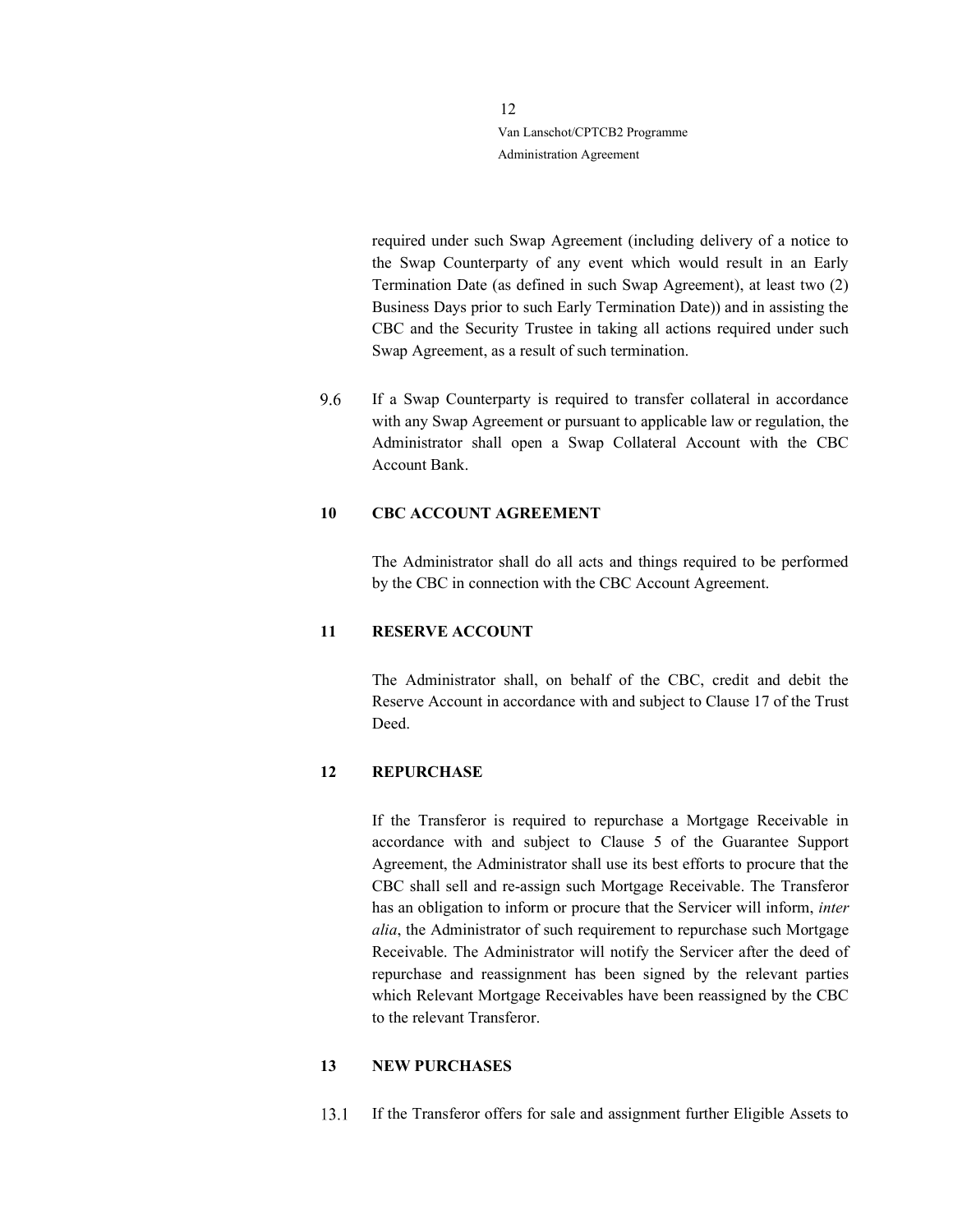> the CBC in accordance with Clause 2.1 of the Guarantee Support Agreement, the Administrator shall (i) arrange for the purchase and acceptance of assignment by the CBC of the Eligible Assets in accordance with Clause 2 of the Guarantee Support Agreement and (ii) if requested by the CBC, request the Subordinated Loan Provider to grant a Subordinated Loan Advance in the form as agreed between the Subordinated Loan Provider and the CBC.

# 14 NO LIABILITY

- Save as provided in Clause 3.4 above, the Administrator shall not have  $14.1$ any liability for the obligations of the CBC under any of the Transaction Documents or otherwise and nothing herein shall constitute a guarantee, or similar obligation, by the Administrator of the obligations of the CBC in respect thereof.
- 14.2 The Administrator shall not be liable in respect of any loss, liability, claim, expense or damage suffered or incurred by the CBC and/or the Security Trustee as a result of the performance of the CBC Services by the Administrator save where such loss, liability, claim, expense or damage is suffered or incurred as a result of any gross negligence (grove nalatigheid) or willful default (opzet) of the Administrator, as the case may be, or any material breach (materiële toerekenbare tekortkoming) by it or any sub-agent appointed by it, of the provisions of this Agreement.

#### 15 REMUNERATION

The CBC shall pay to the Administrator for the performance of the CBC Services an administration fee as agreed upon in a separate fee letter dated 11 April 2019.

#### 16 COSTS AND EXPENSES

The Administrator shall be reimbursed by the CBC for all its reasonable out-of-pocket expenses incurred in the performance of its duties and responsibilities under this Agreement.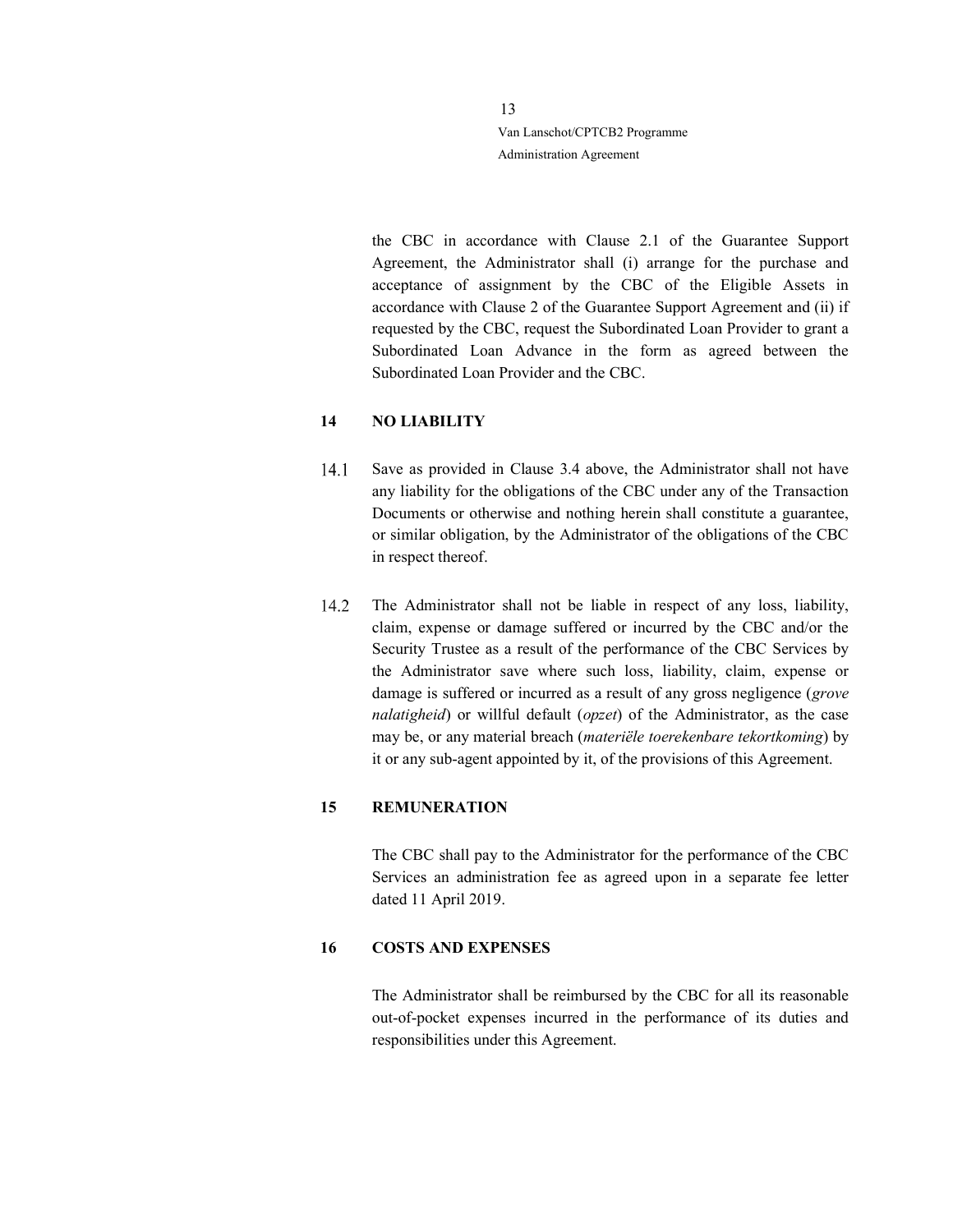# 17 INFORMATION

#### Bank Accounts Statements

 $17.1$ The Administrator shall take all reasonable steps to ensure that the CBC Account Bank shall furnish statements in accordance with the CBC Account Agreement.

#### Statutory Accounts

- 17.2 The Administrator shall (i) prepare a profit and loss account, balance sheet and directors' report and any other reports or information required by law to be attached thereto or incorporated therein for the CBC in respect of each accounting reference period of the CBC and (ii) shall cause such accounts to be audited by independent auditors approved by the Security Trustee and (iii) shall procure so far as it is able to do so that such auditors of the CBC shall make a report thereon as required by law and copies of all such documents shall be delivered to the Security Trustee and the Rating Agencies as soon as practicable after the end of each financial year of the CBC. For these purposes the Security Trustee approves PricewaterhouseCoopers Accountants N.V. as the independent auditor of the CBC.
- 17.3 The Administrator will, at the same time as they are dispatched to the CBC's shareholder, deliver to the Security Trustee and the Rating Agencies a copy of the CBC's annual audited consolidated balance sheet and profit and loss account and directors' report together with any other documents annexed thereto and any interim statement of results for each such person prepared on a consolidated basis.

#### Access to books and records

 $17.4$ The Administrator shall, subject to all applicable laws, permit the independent auditors of the CBC and any other person nominated by the Security Trustee at any time upon reasonable notice to have access to all books of record and accounts relating to the administration of the CBC Services, respectively and related matters in accordance with this Agreement.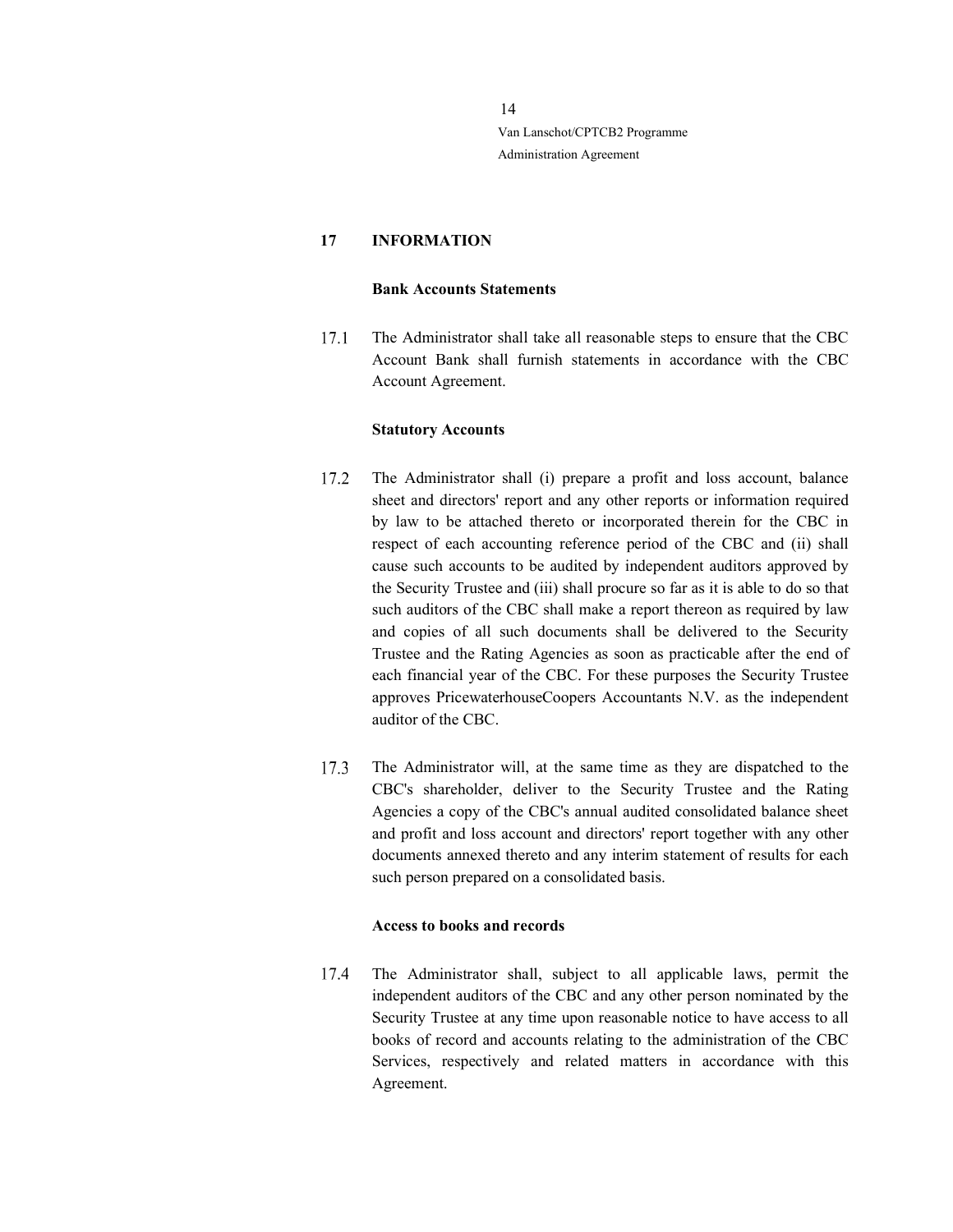#### Statutory obligations

The Administrator will use its reasonable endeavours, on behalf of the 17.5 CBC, to prepare or procure the preparation of and file all reports, annual returns, statutory forms and other returns which the CBC is required by law to prepare and file.

# Further information

17.6 The Administrator shall prepare and deliver to the CBC and/or the Security Trustee and/or the Rating Agencies such further information and/or reports whether in writing or otherwise as the CBC and/or the Security Trustee and/or the Rating Agencies may reasonably require.

# 18 DATA PROTECTION

- 18.1 Each of the parties to this Agreement will use all reasonable endeavours to ensure that the arrangements contemplated by this Agreement shall not conflict with the provisions of any applicable data protection act or regulation, such as the Implementation Act GDPR and the General Data Protection Regulation.
- In case a Borrower makes use of his right to request access to personal 18.2 data in accordance with article 15 of the General Data Protection Regulation in connection with any Mortgage Receivable, the parties to this Agreement will use all reasonable endeavours to ensure that the party who has been requested by such Borrower to grant access to personal data can comply with such request.
- 18.3 If at any time this Agreement or any other Transaction Document entered into by any of the parties to this Agreement and the arrangements laid down herein and therein need to be modified as a result of the General Data Protection Regulation, the Implementation Act GDPR or any other applicable data protection act or regulation, the parties hereto will cooperate with and agree to any such modification in order to enable each of the parties to this Agreement to comply with any requirements which apply to it under the General Data Protection Regulation, the Implementation Act GDPR or such other applicable data protection act or regulation.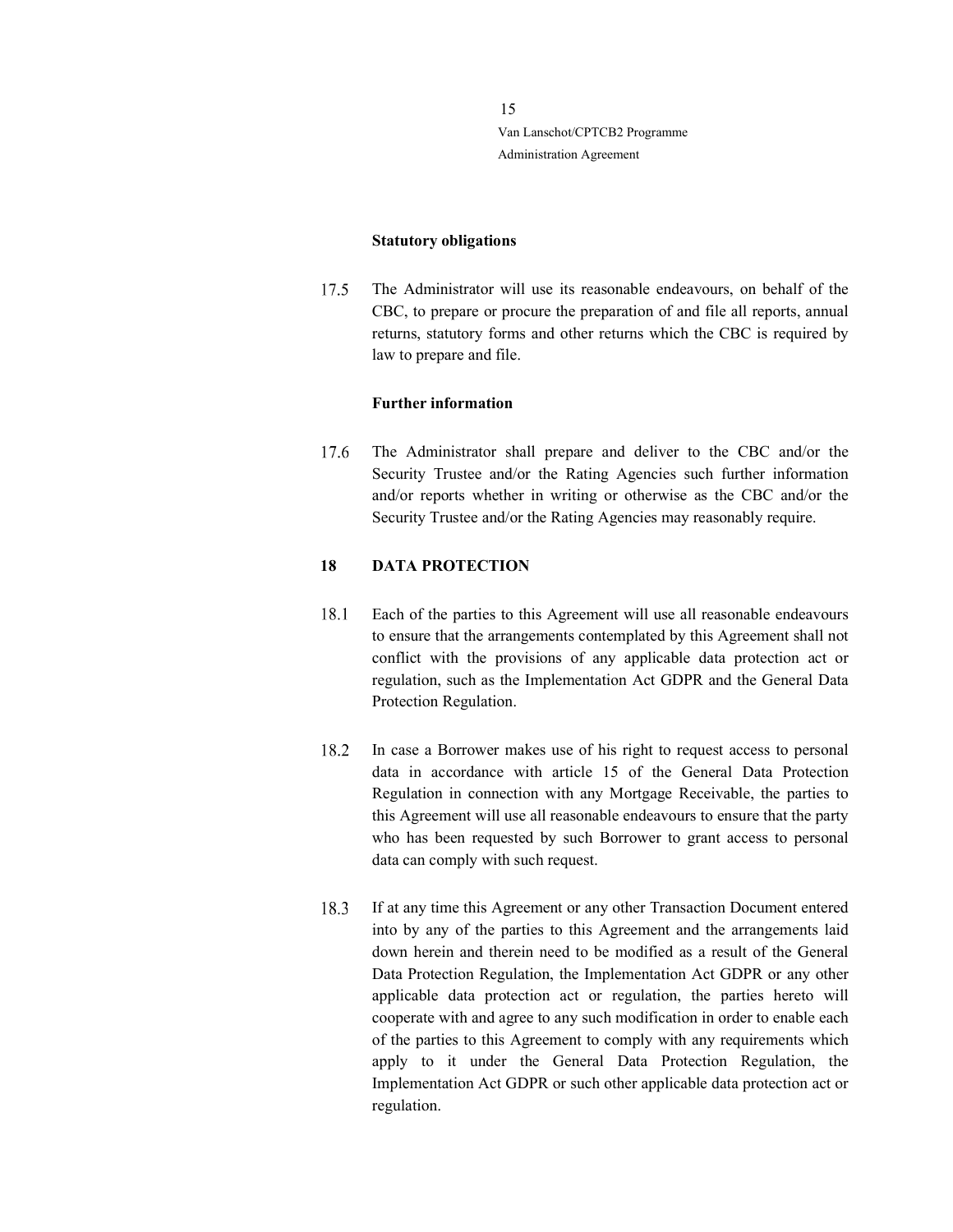### 19 COVENANTS OF THE ADMINISTRATOR

The Administrator hereby covenants with each of the CBC and the Security Trustee without prejudice to any of its specific obligations hereunder that:

- (a) it will comply with any proper directions, orders and instructions which the CBC or the Security Trustee may from time to time give to it in accordance with the provisions of this Agreement (and in the event of any conflict those of the Security Trustee shall prevail);
- (b) it will use its best endeavours to keep in force all licences, approvals, authorisations and consents which may be necessary in connection with the performance of the CBC Services;
- (c) it will not knowingly fail to comply with any legal requirements in the performance of the CBC Services;
- (d) it will make all payments required to be made by it on behalf of the CBC pursuant to this Agreement on the due date for payment thereof for value on such day without set-off or counterclaim;
- (e) it will inform the Security Trustee of any legal proceedings against it or the Transferor which could have an impact on the CBC Services to be performed by it; and
- (f) it will not knowingly create or permit to subsist any encumbrance in relation to the CBC Transaction Accounts or on any of the other assets of the CBC, other than as created under the Pledge Agreements.

#### 20 SERVICES NON-EXCLUSIVE

Nothing in this Agreement shall prevent the Administrator from rendering services similar to those provided for in this Agreement to other persons, firms or companies or from carrying on business similar to or in competition with the business of the CBC.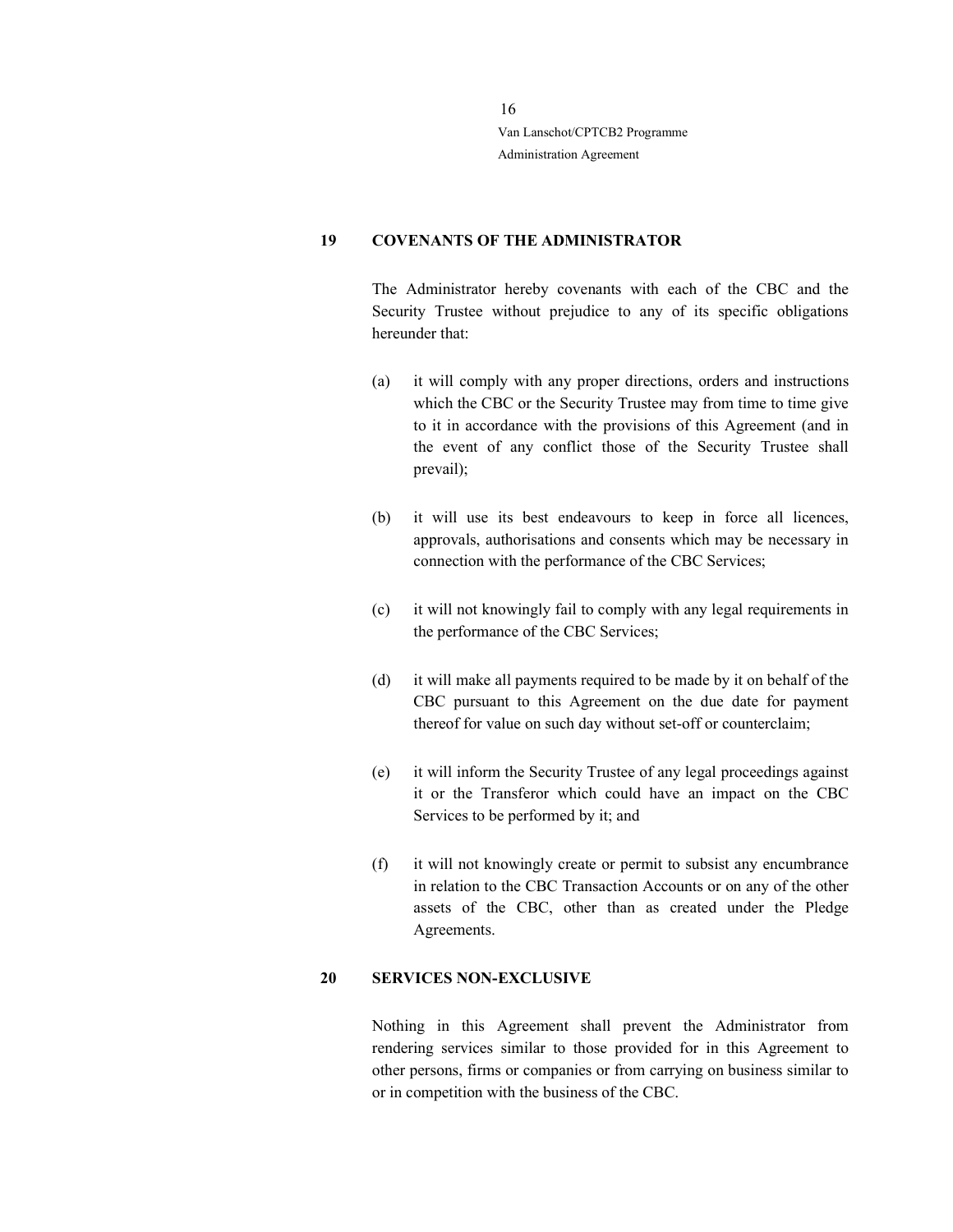# 21 TERMINATION

- 21.1 If any of the following events shall occur:
	- (a) a default is made by the Administrator in the payment on the due date of any payment due and payable by itself or by it in respect of any payments it will make on behalf of the CBC under this Agreement, to the extent the funds thereto are available, and such default continues unremedied for a period of ten (10) Business Days after the earlier of (i) the Administrator becoming aware of such default and (ii) receipt by the Administrator of written notice by the CBC or the Security Trustee requiring the same to be remedied; or
	- (b) a default, including a persistent default or a series of persistent defaults, is made by the Administrator in the performance or observance of any of its other covenants and obligations under this Agreement, which in the opinion of the Security Trustee is materially prejudicial to the interests of the Secured Parties and (except where, in the reasonable opinion of the Security Trustee, such default is incapable of remedy, when no such continuation and/or notice as is hereinafter mentioned will be required) such default continues unremedied for a period of ten (10) Business Days after the earlier of (i) the Administrator becoming aware of such default and (ii) receipt by the Administrator of written notice from the CBC or the Security Trustee requiring the same to be remedied; or
	- (c) the Administrator takes any corporate action or other steps are taken or legal proceedings are started or threatened against it for its dissolution (ontbinding) and liquidation (vereffening); or
	- (d) the Administrator has taken any corporate action or any steps have been taken or legal proceedings have been instituted against it for its suspension of payments ((voorlopige) surseance van betaling) or for its bankruptcy (faillissement) or for any analogous insolvency proceedings under any applicable law or for the appointment of a receiver or a similar officer of its or any or all of its assets; or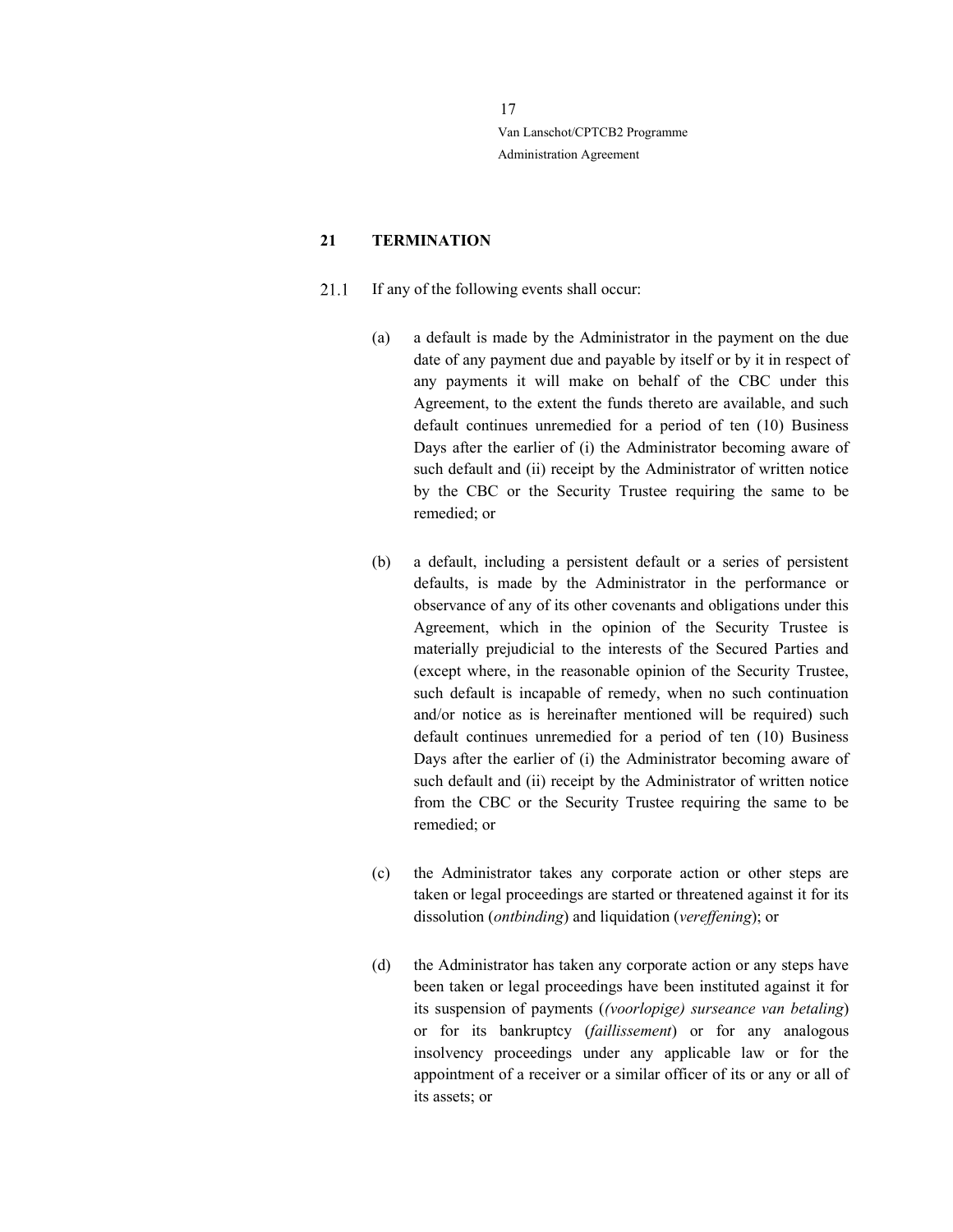> (e) at any time it becomes unlawful for the Administrator to perform all or a material part of its obligations hereunder,

> then the Security Trustee or the CBC (with the consent of the Security Trustee) may, at once or at any time thereafter while such default continues, by notice in writing to the Administrator, terminate this Agreement with effect from a date (not earlier than the date of the notice) specified in the notice with respect to the Administrator. For the avoidance of doubt, in such an event a substitute administrator shall be appointed by the CBC, or, as the case may be, the Security Trustee, provided that (i) such appointment shall be effective not later than the date of termination of the Agreement, (ii) such substitute administrator enters into an agreement substantially on the terms of this Agreement and (iii) the Administrator shall not be released from its obligations under this Agreement until such substitute administrator has entered into such new agreement.

- 21.2 On and after termination of its appointment under this Agreement pursuant to Clause 21.1 and 21.5 all authority and power of the Administrator under this Agreement shall terminate and be of no further effect and the Administrator shall not thereafter hold itself out in any way as the agent of the CBC or the Security Trustee.
- 21.3 Upon termination of its appointment under this Agreement pursuant to Clause 21.1 and 21.5 the Administrator shall forthwith deliver to the Security Trustee or such person as the Security Trustee shall direct all books of account, papers, records, registers, correspondence and documents in its possession or under its control relating to the affairs of or belonging to the CBC or the Security Trustee, any moneys then held by the Administrator on behalf of the CBC and/or the Security Trustee and any other assets of the CBC or the Security Trustee and shall take such further action as the CBC or the Security Trustee may reasonably direct. The Administrator will indemnify the CBC for all costs resulting from termination of this Agreement pursuant to Clause 21.1 and 21.5.
- 21.4 Upon termination of its appointment under this Agreement pursuant to Clause 21.1 and 21.5, the Security Trustee and the CBC shall notify the Rating Agencies and appoint a substitute administrator and such substitute administrator shall enter into an agreement with the CBC and the Security Trustee substantially on the terms of this Agreement. The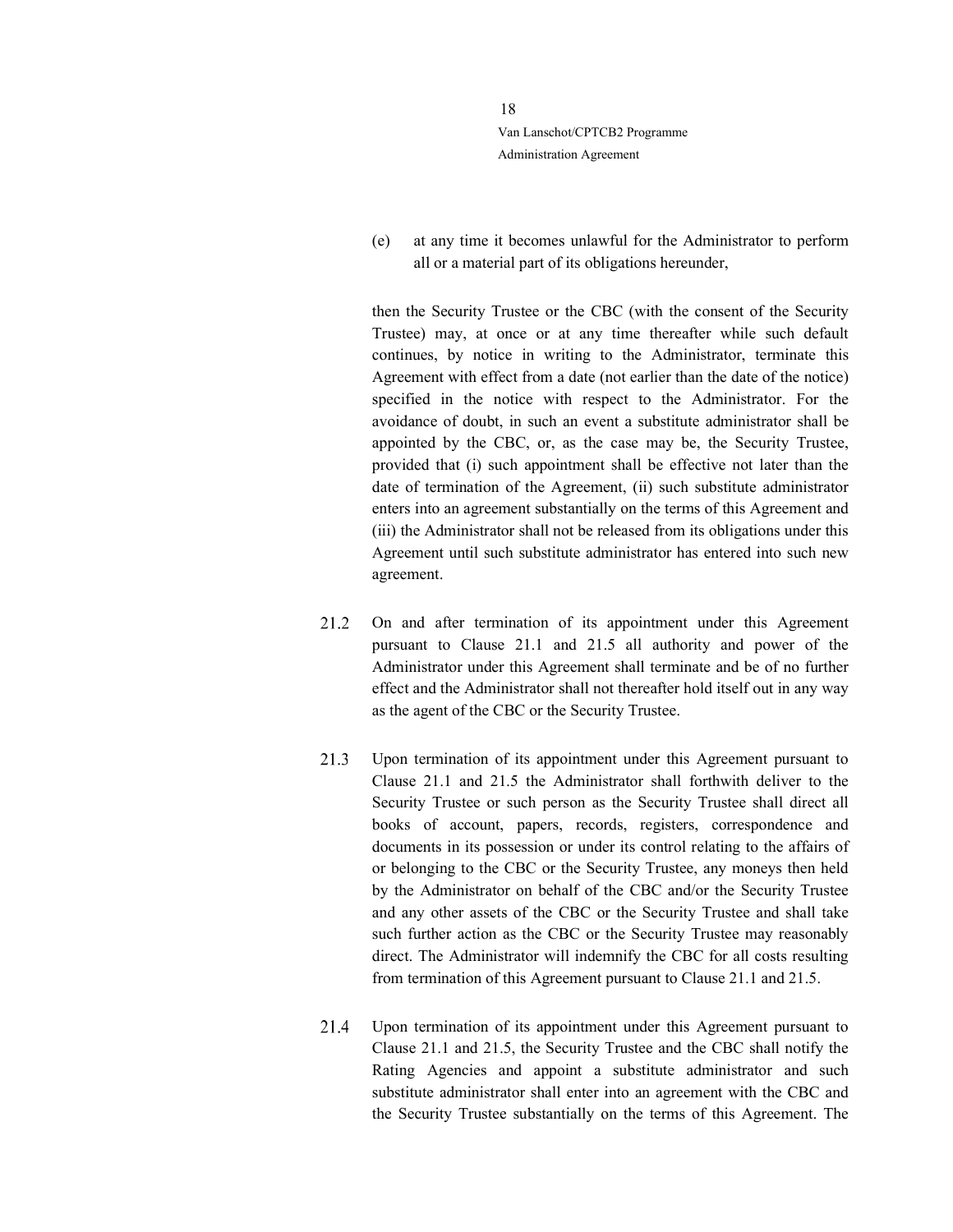> CBC shall, promptly following the execution of such agreement, pledge its interest in such agreement in favour of the Security Trustee on the terms of the Security Trustee Rights Pledge Agreement to the satisfaction of the Security Trustee. The CBC shall notify the Rating Agencies of the identity of such substitute administrator following appointment thereof.

- 21.5 This Agreement may be terminated upon the expiry of not less than twelve (12) months' notice of termination given by the Administrator to each of the CBC and the Security Trustee, or by the CBC to each of the Administrator and the Security Trustee, provided that:
	- (a) the Security Trustee consents in writing to such termination;
	- (b) the Administrator shall not be released from its obligations under this Agreement until a substitute Administrator has entered into an agreement as provided for in Clause 21.4 above;
	- (c) a Rating Agency Confirmation is obtained in respect of such termination and appointment, unless otherwise agreed by an Extraordinary Resolution; and
	- (d) any costs involved in arranging for the appointment of a substitute administrator shall be for the Administrator.
- 21.6 The Administrator shall deliver to the CBC, the Security Trustee, each Swap Counterparty, if any, and the Rating Agencies as soon as reasonably practicable but in any event within five (5) days of becoming aware thereof a notice of any Administrator Termination Event set forth in Clause 21.1 above or any Event of Default (as defined in Condition 10) or any event which with the giving of notice or lapse of time or certification would constitute the same.
- 21.7 Termination of the appointment of the Administrator under this Agreement shall be without prejudice to liabilities of the CBC or the Security Trustee due to the Administrator incurred before the date of such termination and vice versa. The Administrator shall have no right of setoff in respect of such amounts against amounts held by it on behalf of or otherwise owed to the CBC.
- 21.8 This Agreement shall terminate at such time as neither the CBC nor the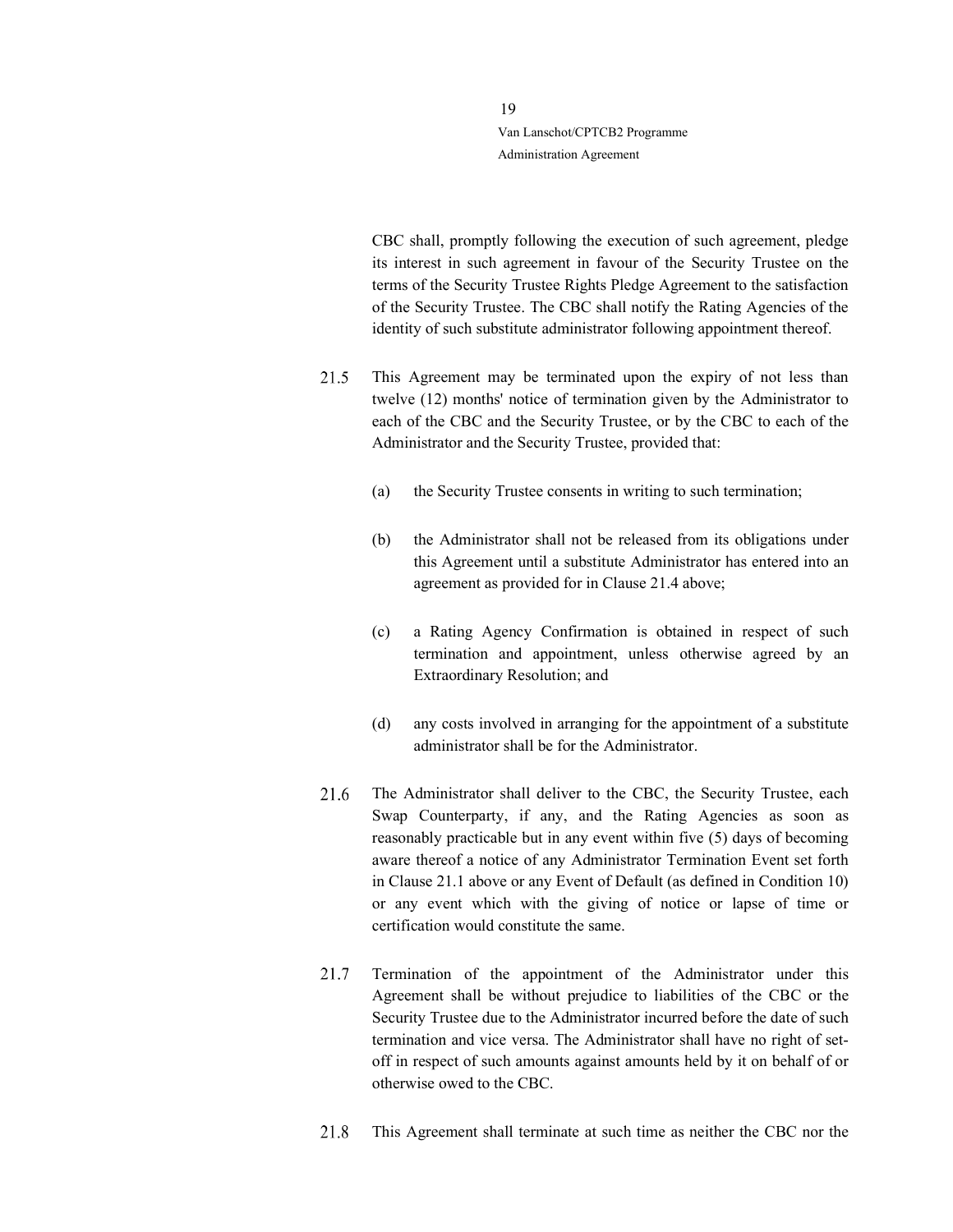> Security Trustee has any further interest in any of the Transferred Assets or, if later, upon discharge of all Security Trustee Secured Liabilities.

- 21.9 On termination of the appointment of the Administrator under the provisions of this Clause 21, the Administrator shall be entitled to receive all fees and other moneys accrued up to the date of termination but shall not be entitled to any other or further compensation. Such moneys so payable to the Administrator shall be paid by, or on behalf of, the CBC or the Security Trustee, as the case may be, on the dates on which they would otherwise have fallen due hereunder. For the avoidance of doubt such termination shall not affect the Administrator's rights to receive payment of all amounts, if any, due to it by the CBC other than under this Agreement.
- Any provision of this Agreement which by its terms is intended to continue after termination of the Agreement shall remain in full force and effect notwithstanding termination.

#### 22 SECURITY TRUSTEE

- 22.1 Upon receipt of a notice from the Security Trustee, the Administrator shall be required to act thereafter as the Administrator of the Security Trustee in relation to payments to be made by or on behalf of the Security Trustee under the provisions of the Trust Deed, mutatis mutandis, on the terms provided in this Agreement (save that the Security Trustee's liability under any provision hereof for the indemnification of the Administrator shall be limited to the amount for the time being received or recovered by the Security Trustee under the Pledge Agreements subject to the priority of payments set forth in Clause 14 of the Trust Deed) and acting as such the Administrator shall have due regard to the interests of the Secured Parties.
- 22.2 Nothing herein contained shall impose any obligation or liability on the Security Trustee to assume or perform any of the obligations of the CBC or the Administrator hereunder or render it liable for any breach thereof.

### 23 FURTHER ASSURANCE

23.1 The parties hereto agree that they will co-operate fully to do all such further acts and things and execute any further documents as may be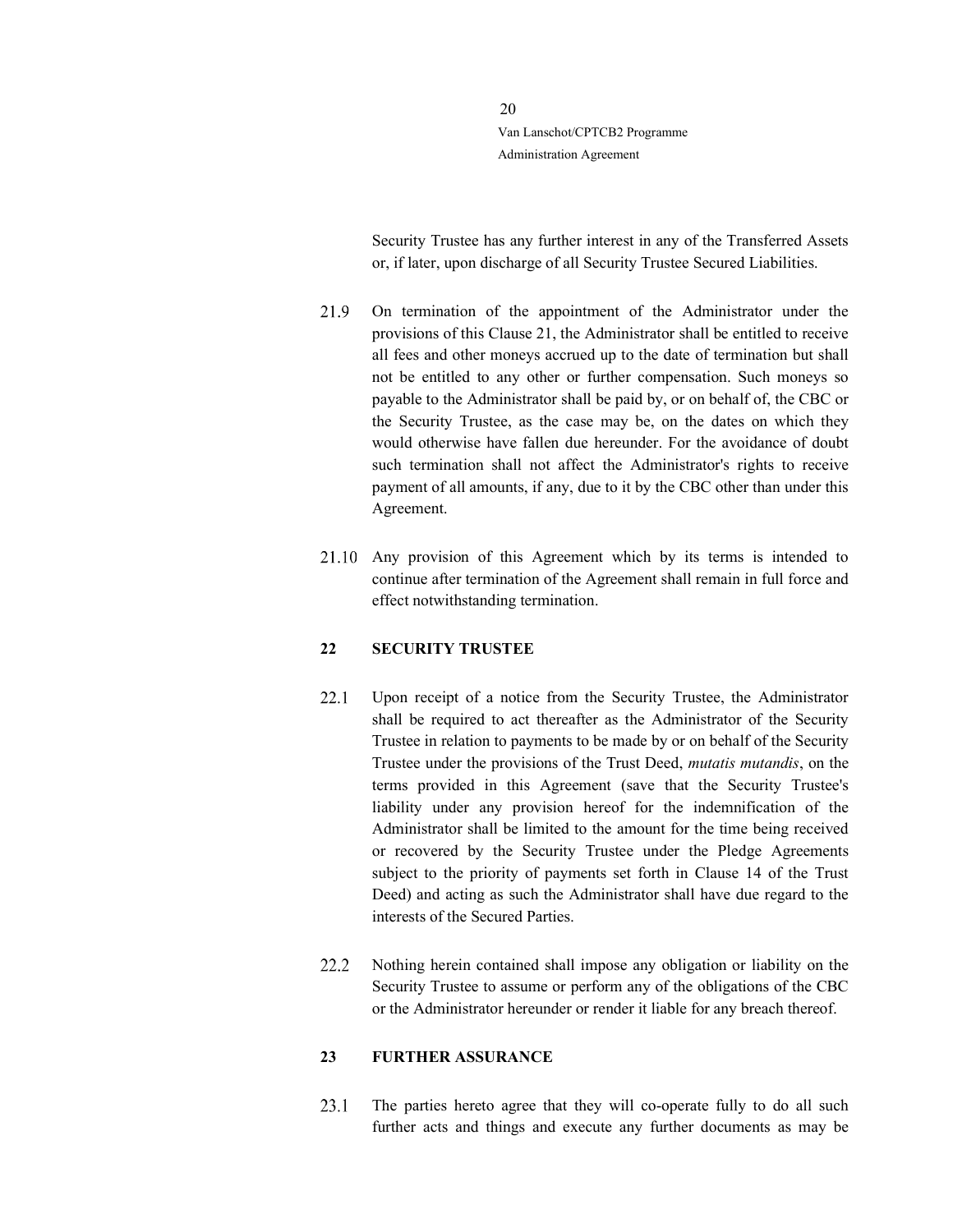> necessary or desirable to give full effect to the arrangements contemplated by this Agreement.

23.2 Without prejudice to the generality of Clause 23.1 above, the CBC and the Security Trustee shall upon the reasonable request by the Administrator give to such person such further powers of attorney or other written authorisations or mandates and instruments as are necessary to enable the Administrator to perform, provided that the scope and contents of such powers, authorisations, mandates or instruments shall not contravene the provisions of any of the Transaction Documents.

### 24 NOTICES

- 24.1 The Security Trustee shall endeavour to contact the Director of the CBC by facsimile or email as soon as possible after becoming aware of any default in respect of which a notice is to be given pursuant to Clause 21.1 (a) and (b) of this Agreement.
- $24.2$ The Administrator shall, while any Covered Bond remains outstanding, give prompt notice to the CBC, the Security Trustee and the Rating Agencies of:
	- (a) the Covered Bonds being redeemed or written-off in full in accordance with their respective terms and conditions;
	- (b) the occurrence of an Assignment Notification Event; and
	- (c) any Event of Default under the Covered Bonds.

#### 25 NO ASSIGNMENT

- 25.1 Without prejudice to the rights of pledge created under the Security Trustee Rights Pledge Agreement, the CBC may not assign or transfer any of its rights and obligations under this Agreement without the prior written consent of the Security Trustee and the Administrator except in accordance with the Transaction Documents.
- $25.2$ The Administrator may not assign or transfer any of its rights and obligations under this Agreement without the prior written consent of the CBC and the Security Trustee except in accordance with the Transaction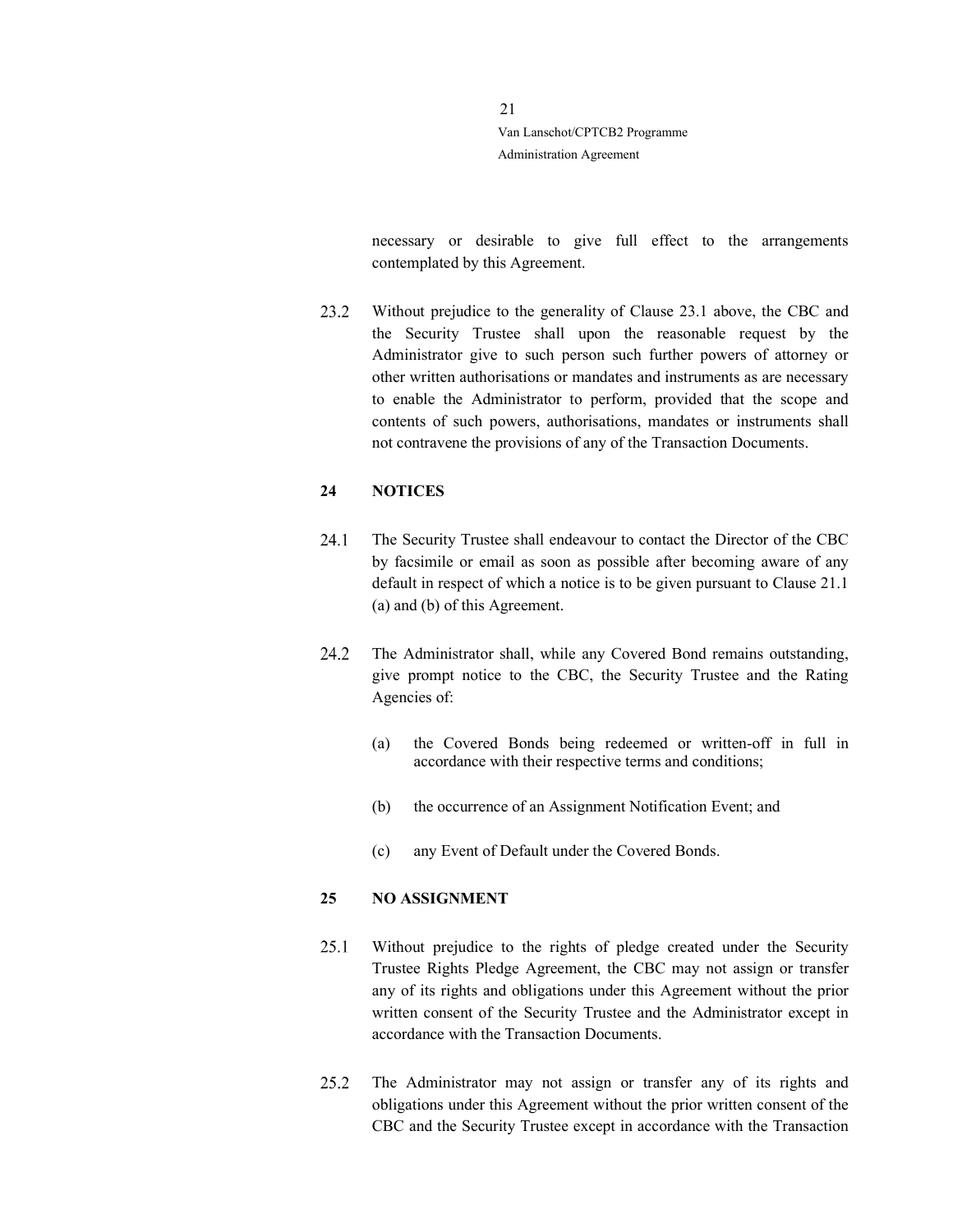Documents.

#### 26 NO DISSOLUTION, NO NULLIFICATION

To the extent permitted by law, the parties hereby waive their rights pursuant to articles 6:265 to 6:272 inclusive of the Dutch Civil Code to dissolve (ontbinden), or demand in legal proceedings the dissolution (ontbinding) of, this Agreement. Furthermore, to the extent permitted by law, the parties hereby waive their rights under article 6:228 of the Dutch Civil Code to nullify, or demand in legal proceedings the nullification of, this Agreement on the ground of error (dwaling).

# 27 GOVERNING LAW AND JURISDICTION

- 27.1 This Agreement, including Clause 27.2 hereof, and any non-contractual obligations arising out of or in connection with this Agreement shall be governed by and construed in accordance with the laws of the Netherlands.
- Any disputes arising out of or in connection with this Agreement 27.2 including, without limitation, any disputes relating to or any noncontractual obligations arising out of or in connection with this Agreement shall be submitted to the exclusive jurisdiction of the competent court in Amsterdam, the Netherlands.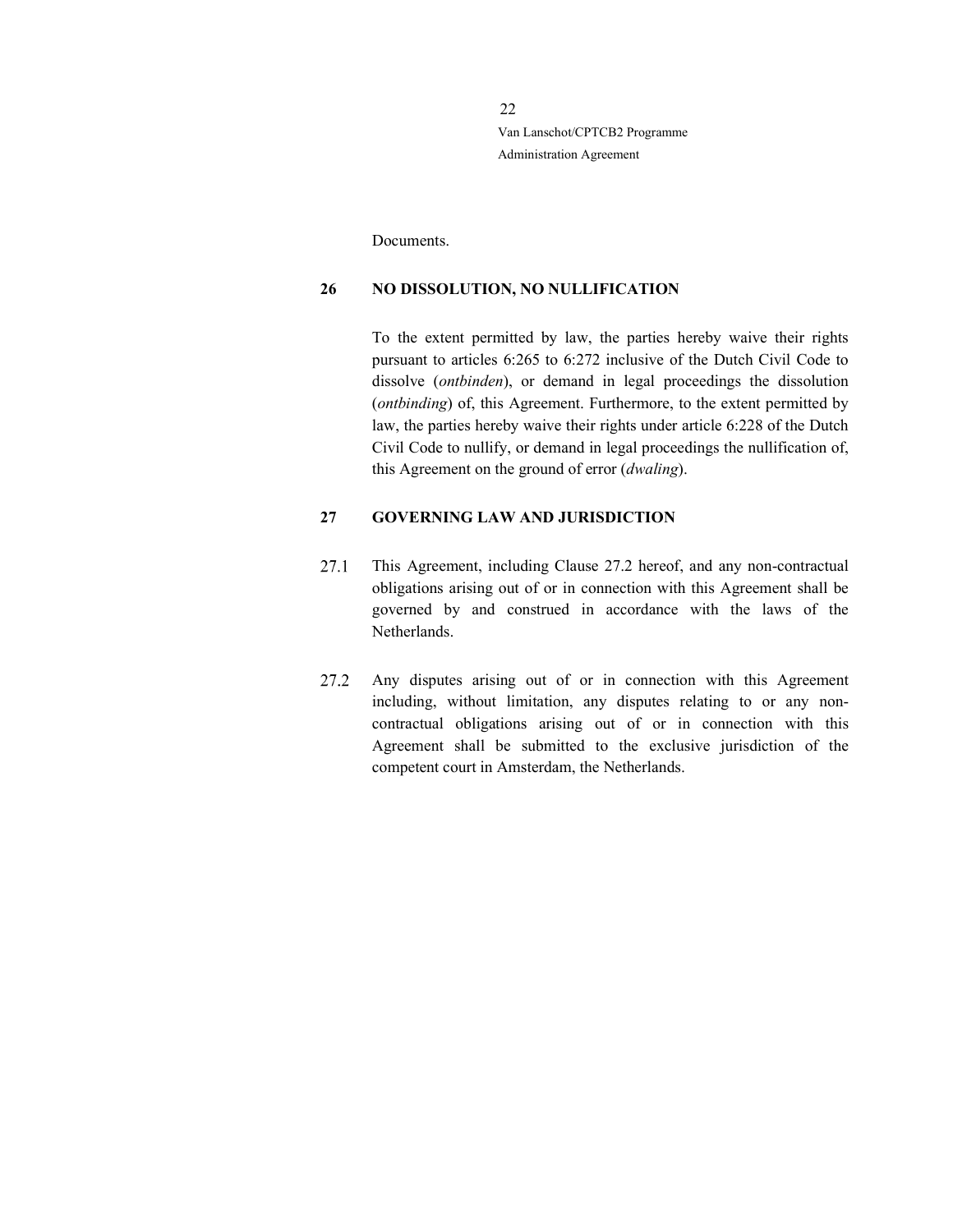# **SIGNATURES**

# INTERTRUST ADMINISTRATIVE SERVICES B.V.

by : title :

 $\overline{a}$ 

# VAN LANSCHOT CONDITIONAL PASS-THROUGH COVERED BOND COMPANY 2 B.V.

by :

 $\overline{a}$ 

title :

# VAN LANSCHOT N.V.

by title

 $\overline{\phantom{a}}$ 

STICHTING SECURITY TRUSTEE VAN LANSCHOT CONDITIONAL PASS-THROUGH COVERED BOND COMPANY 2

by :

 $\overline{a}$ 

title :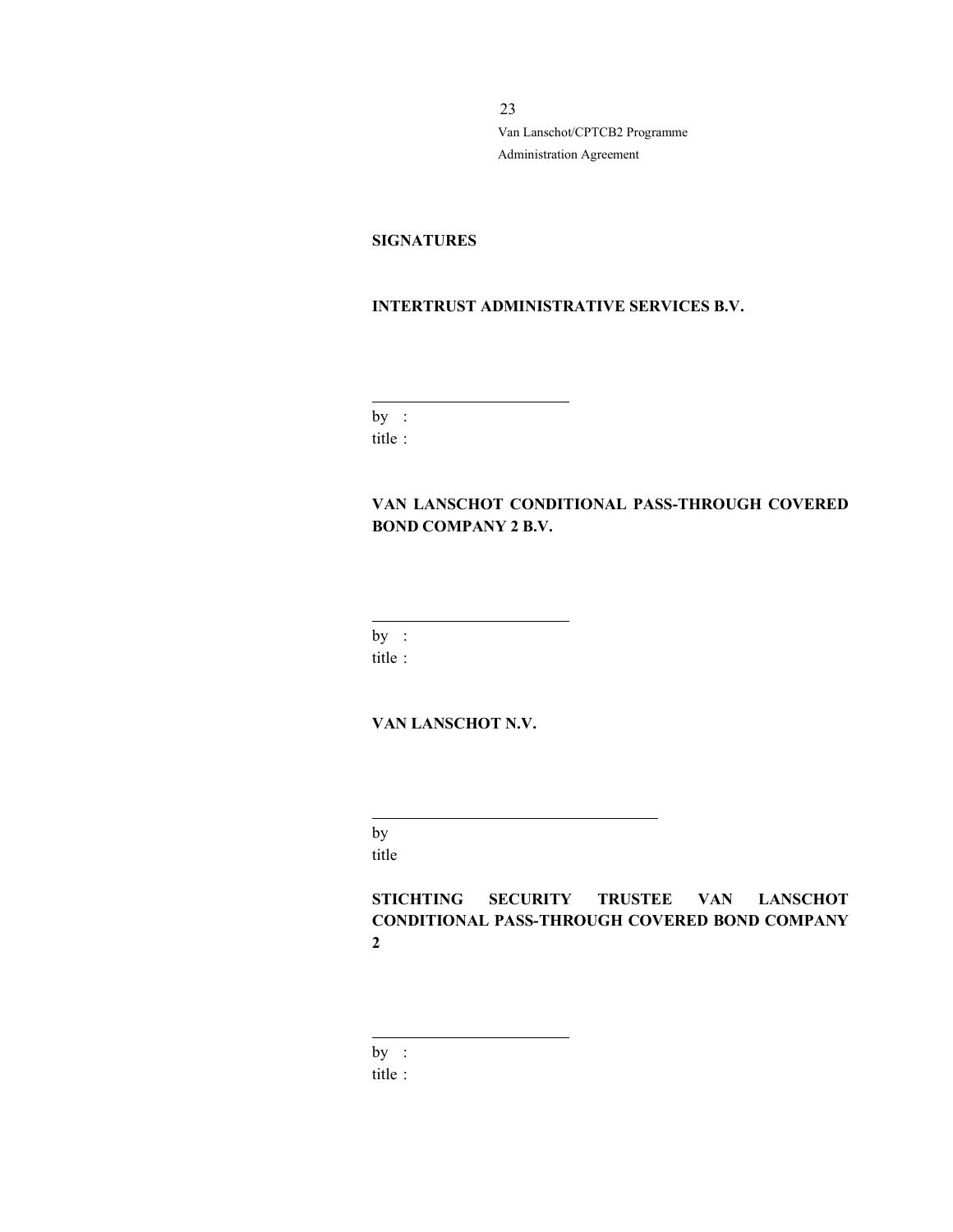# SCHEDULE 1

### CBC Services

The Administrator shall:

- (a) provide administration, calculation and cash management services to the CBC on a day to day basis, including, without limitation, all calculations to be made in respect of the Covered Bonds and the Transaction Documents;
- (b) keep records for all taxation purposes including VAT;
- (c) operate the CBC Transaction Accounts and ensure that payments are made into and from such accounts in accordance with this Agreement, the CBC Account Agreement and the Trust Deed provided however that nothing herein shall require the Administrator to make funds available to the CBC to enable such payments to be made other than as expressly required by the provisions of this Agreement or any of the Transaction Documents;
- (d) assist the independent auditors of the CBC and provide information to them upon reasonable request;
- (e) make all filings, give all notices and make all registrations and other notifications required pursuant to applicable law in the day to day operation of the business of the CBC;
- (f) arrange for all payments due to be made by the CBC under any of the Transaction Documents to be made provided that such moneys are at the relevant time available to the CBC and provided further that nothing herein shall constitute a guarantee by the Administrator of all or any of the obligations of the CBC under any of the Transaction Documents;
- (g) keep general books of account and records of the CBC; provide accounting services, including reviewing receipts and payments, supervising and assisting in the preparation of interim statements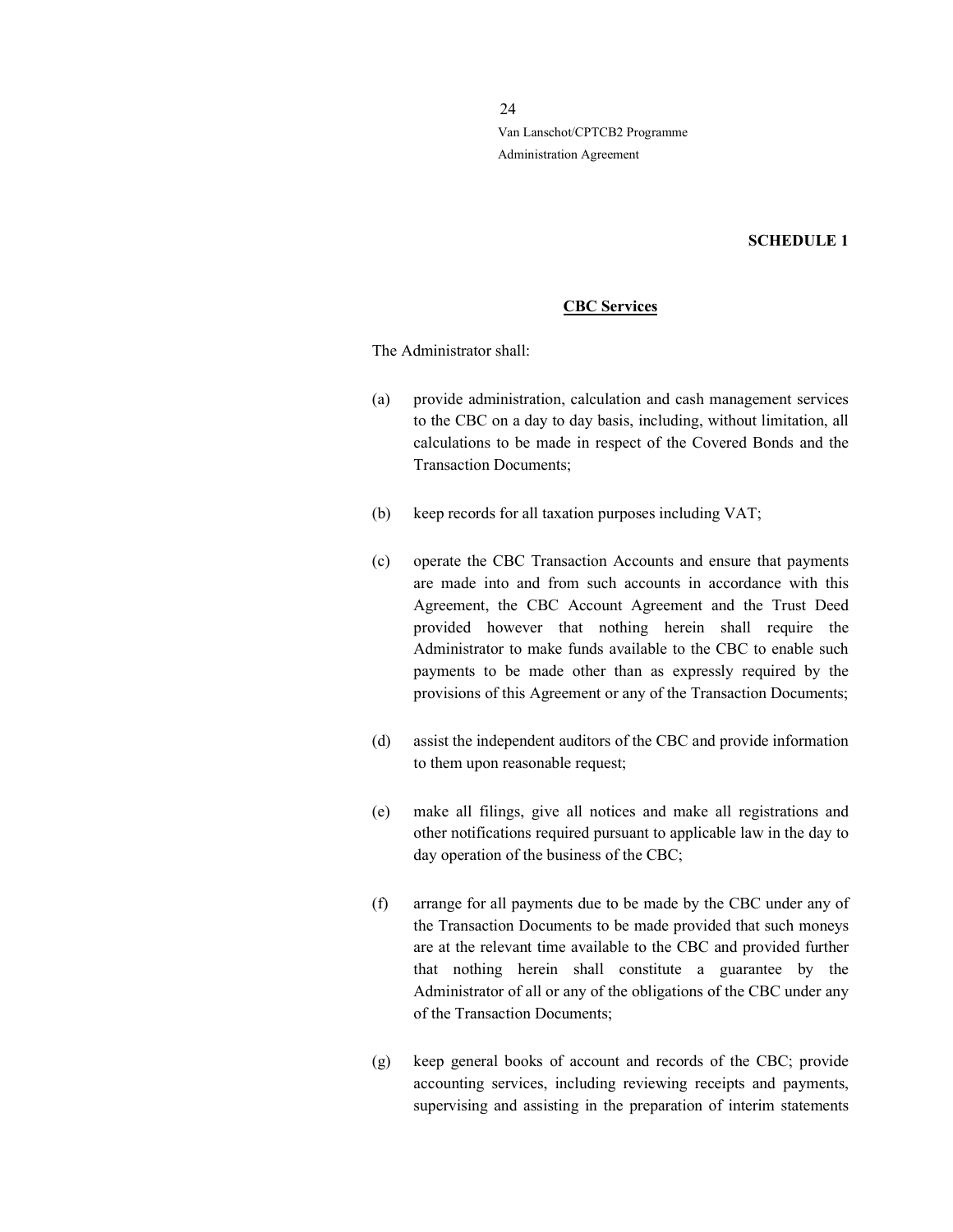> and final accounts, supervising and assisting in the preparation of tax returns;

- (h) make all returns and filings required pursuant to applicable law to be made by the CBC;
- (i) provide secretarial and administration services to the CBC including the keeping of all registers and the making of all returns required by Dutch law or by Dutch regulatory authorities, cooperate in the convening of board and general meetings and provide registered office facilities;
- (j) do such acts and things (other than being liable for the payment of principal or interest on any Covered Bond) that are required to be done by the CBC pursuant to the Conditions;
- (k) on behalf of the CBC or the Security Trustee, pay, or procure the payment of, all costs and expenses incurred in the performance of the Administrator's duties hereunder including without limitation:
	- i all taxes which may be due or payable by the CBC and (if any) the Security Trustee;
	- ii all registration, transfer, filing and other fees, stamp duty and other charges payable in respect of the acceptance by the CBC of the transfer of the Transferred Assets and/or any rights relating thereto as referred to in Clause 2 of the Guarantee Support Agreement from any of the Transferors;
	- iii all necessary filing and other fees in compliance with regulatory requirements;
	- iv all legal and audit fees and other professional advisory fees;
	- v all communication expenses including postage, telephone and telex charges;
	- vi all management fees in relation to the CBC, the Stichting Holding and the Security Trustee;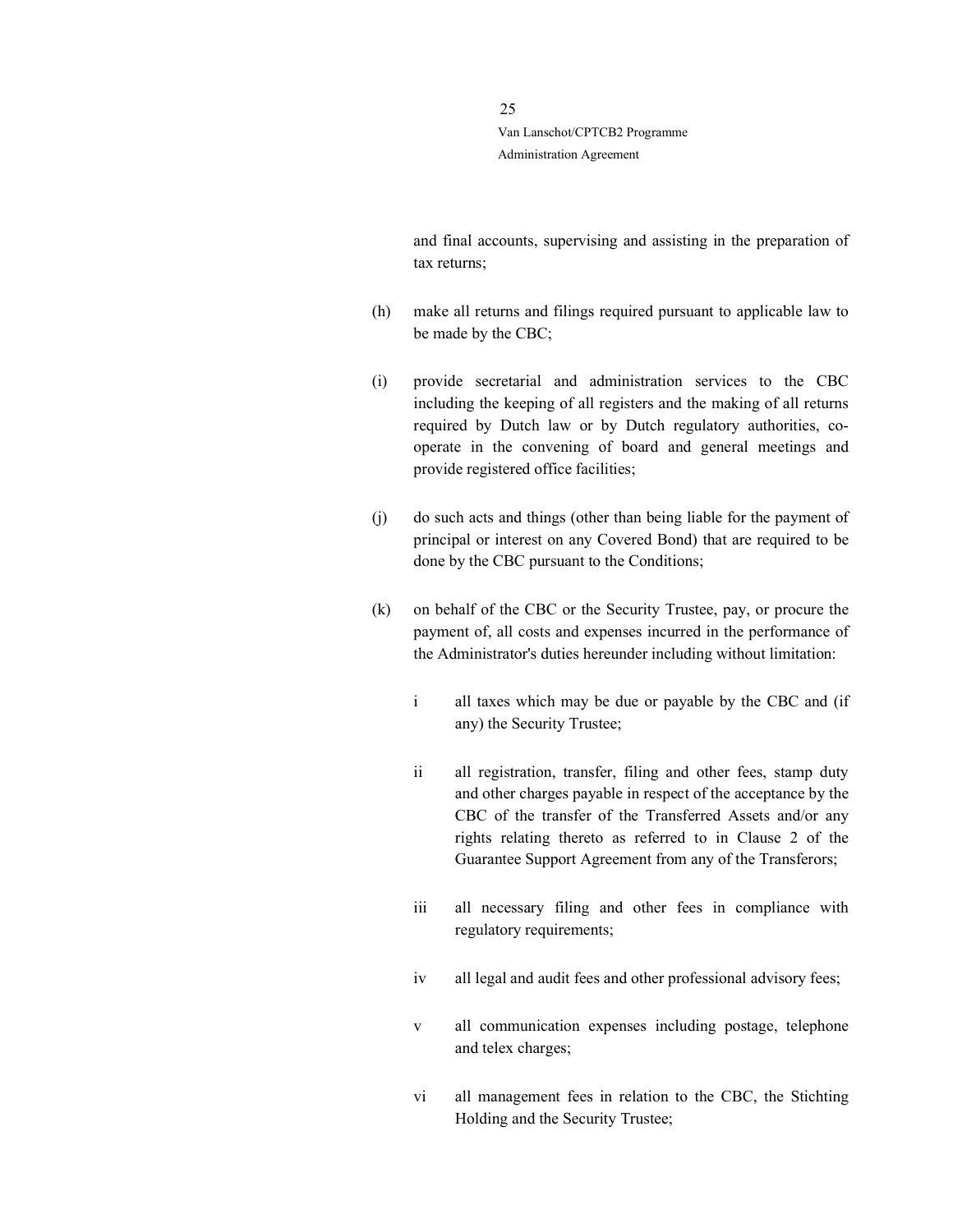- vii (if any) fees payable to any applicable stock exchange; and
- viii fees payable to the Rating Agencies,

all the above subject to the condition that such moneys are at the relevant time available to the CBC and nothing herein shall constitute a guarantee by the Administrator to pay such costs and expenses;

- (l) perform any other obligations imposed on the Administrator pursuant to this Agreement;
- (m) provide written instructions to the civil law notary appointed pursuant to the Deposit Agreement to the effect that such civil law notary should replace the Escrow List of Loans following receipt by the civil law notary of the electronic data provided to it pursuant to Clause 2 of the Deposit Agreement; and
- (n) take all other actions and do all other things which it would be reasonable to expect to give full effect to the above mentioned activities.